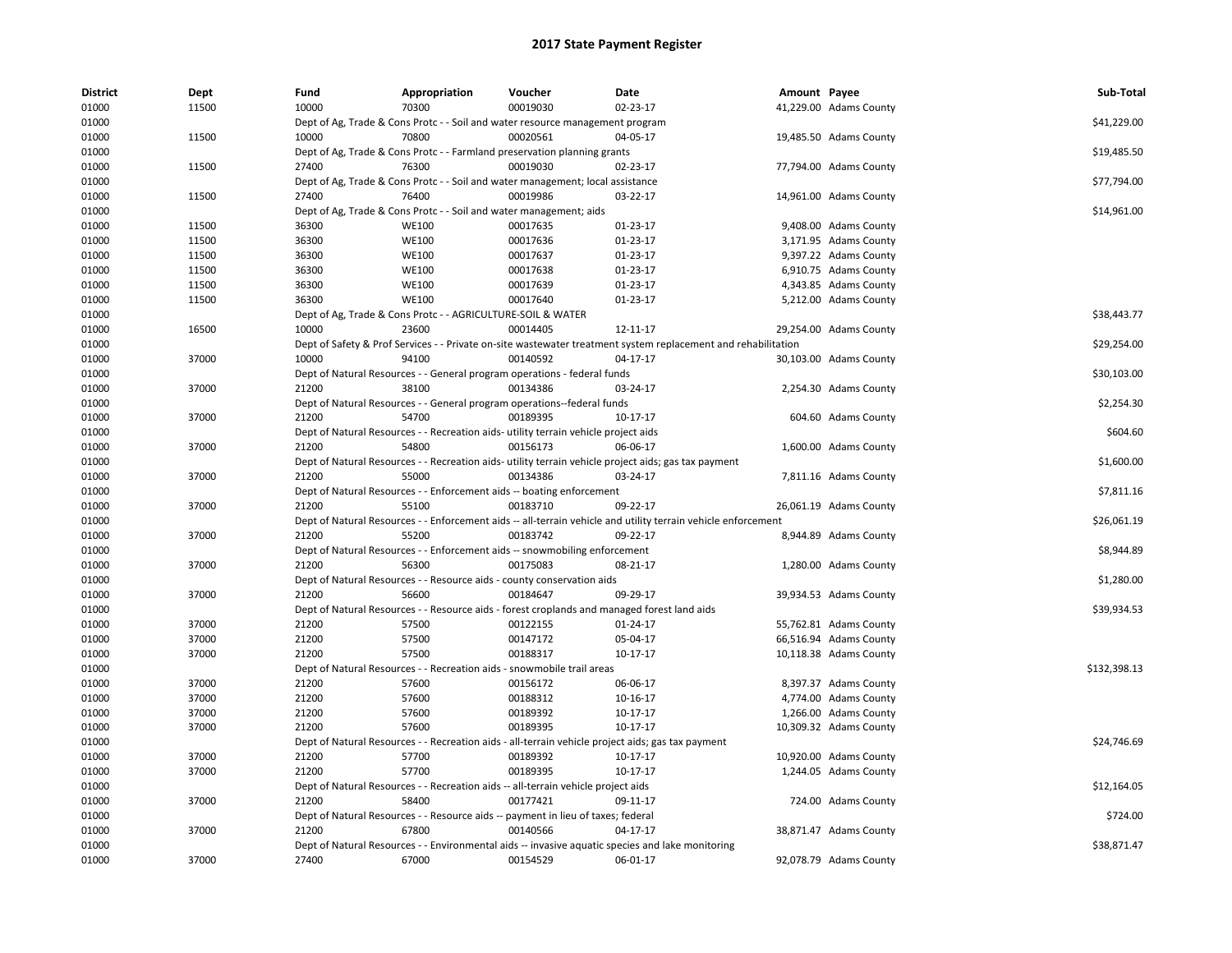| <b>District</b><br>01000 | Dept  | Fund  | Appropriation<br>Dept of Natural Resources - - Financial assistance for responsible units | Voucher  | Date           | Amount Payee |                         | Sub-Total<br>\$92,078.79 |
|--------------------------|-------|-------|-------------------------------------------------------------------------------------------|----------|----------------|--------------|-------------------------|--------------------------|
|                          | 37000 | 27400 | 67300                                                                                     | 00154529 | 06-01-17       |              | 4,800.93 Adams County   |                          |
| 01000<br>01000           |       |       |                                                                                           |          |                |              |                         | \$4,800.93               |
| 01000                    | 39500 | 21100 | Dept of Natural Resources - - Recycling consolidation grants<br>16800                     | 00106633 | 04-20-17       |              | 84,579.00 Adams County  |                          |
| 01000                    |       |       | WI Dept of Transportation - - Elderly and disabled county aids, state funds               |          |                |              |                         | \$84,579.00              |
|                          |       |       |                                                                                           |          |                |              |                         |                          |
| 01000                    | 39500 | 21100 | 18500                                                                                     | 00093704 | 03-27-17       |              | 263.64 Adams County     |                          |
| 01000                    | 39500 | 21100 | 18500<br>18500                                                                            | 00093705 | 03-27-17       |              | 219.93 Adams County     |                          |
| 01000                    | 39500 | 21100 |                                                                                           | 00123215 | 06-29-17       |              | 379.28 Adams County     |                          |
| 01000                    | 39500 | 21100 | 18500                                                                                     | 00124814 | 06-14-17       |              | 367.40 Adams County     |                          |
| 01000                    | 39500 | 21100 | 18500                                                                                     | 00166463 | 09-20-17       |              | 95.44 Adams County      |                          |
| 01000                    | 39500 | 21100 | 18500                                                                                     | 00179145 | 10-26-17       |              | 239.96 Adams County     |                          |
| 01000                    |       |       | WI Dept of Transportation - - Highway safety, local assistance, federal funds             |          |                |              |                         | \$1,565.65               |
| 01000                    | 39500 | 21100 | 19000                                                                                     | 00065397 | 01-03-17       |              | 285,307.34 Adams County |                          |
| 01000                    | 39500 | 21100 | 19000                                                                                     | 00133946 | 07-03-17       |              | 570,614.68 Adams County |                          |
| 01000                    | 39500 | 21100 | 19000                                                                                     | 00169212 | 10-02-17       |              | 285,307.35 Adams County |                          |
| 01000                    |       |       | WI Dept of Transportation - - Transportation aids to counties, state funds                |          |                |              |                         | \$1,141,229.37           |
| 01000                    | 39500 | 21100 | 27800                                                                                     | 00200728 | 12-13-17       |              | 4,838.14 Adams County   |                          |
| 01000                    |       |       | WI Dept of Transportation - - Local roads improvement program, state funds                |          |                |              |                         | \$4,838.14               |
| 01000                    | 39500 | 21100 | 36300                                                                                     | 00107685 | 04-18-17       |              | 30.00 Adams County      |                          |
| 01000                    | 39500 | 21100 | 36300                                                                                     | 00186619 | $11 - 01 - 17$ |              | 30.00 Adams County      |                          |
| 01000                    |       |       | WI Dept of Transportation - - State highway rehabilitation, state funds                   |          |                |              |                         | \$60.00                  |
| 01000                    | 39500 | 21100 | 36500                                                                                     | 00070463 | 01-03-17       |              | 420.00 Adams County     |                          |
| 01000                    | 39500 | 21100 | 36500                                                                                     | 00102866 | 04-04-17       |              | 282.27 Adams County     |                          |
| 01000                    | 39500 | 21100 | 36500                                                                                     | 00085405 | 02-13-17       |              | 945.00 Adams County     |                          |
| 01000                    | 39500 | 21100 | 36500                                                                                     | 00113686 | 05-04-17       |              | 411.50 Adams County     |                          |
| 01000                    | 39500 | 21100 | 36500                                                                                     | 00123199 | 06-01-17       |              | 439.00 Adams County     |                          |
| 01000                    | 39500 | 21100 | 36500                                                                                     | 00133293 | 06-26-17       |              | 439.00 Adams County     |                          |
| 01000                    | 39500 | 21100 | 36500                                                                                     | 00159252 | 08-29-17       |              | 431.00 Adams County     |                          |
| 01000                    | 39500 | 21100 | 36500                                                                                     | 00166387 | 09-18-17       |              | 431.00 Adams County     |                          |
| 01000                    | 39500 | 21100 | 36500                                                                                     | 00176677 | 10-09-17       |              | 361.00 Adams County     |                          |
| 01000                    | 39500 | 21100 | 36500                                                                                     | 00189496 | 11-07-17       |              | 361.00 Adams County     |                          |
| 01000                    | 39500 | 21100 | 36500                                                                                     | 00196857 | 11-29-17       |              | 445.16 Adams County     |                          |
| 01000                    |       |       | WI Dept of Transportation - - Highway system management and operations, state funds       |          |                |              |                         | \$4,965.93               |
| 01000                    | 39500 | 21100 | 36800                                                                                     | 00070463 | 01-03-17       |              | 70,318.01 Adams County  |                          |
| 01000                    | 39500 | 21100 | 36800                                                                                     | 00094244 | 03-14-17       |              | 12,478.60 Adams County  |                          |
| 01000                    | 39500 | 21100 | 36800                                                                                     | 00102854 | 04-04-17       |              | 69,795.01 Adams County  |                          |
| 01000                    | 39500 | 21100 | 36800                                                                                     | 00102866 | 04-04-17       |              | 54,475.78 Adams County  |                          |
| 01000                    | 39500 | 21100 | 36800                                                                                     | 00085405 | 02-13-17       |              | 136,931.31 Adams County |                          |
| 01000                    | 39500 | 21100 | 36800                                                                                     | 00113686 | 05-04-17       |              | 100,429.85 Adams County |                          |
| 01000                    | 39500 | 21100 | 36800                                                                                     | 00123199 | 06-01-17       |              | 82,375.42 Adams County  |                          |
| 01000                    | 39500 | 21100 | 36800                                                                                     | 00126994 | 06-12-17       |              | 84,306.22 Adams County  |                          |
| 01000                    | 39500 | 21100 | 36800                                                                                     | 00133293 | 06-26-17       |              | 43,868.87 Adams County  |                          |
| 01000                    | 39500 | 21100 | 36800                                                                                     | 00151865 | 08-07-17       |              | 127,808.46 Adams County |                          |
| 01000                    | 39500 | 21100 | 36800                                                                                     | 00156186 | 08-17-17       |              | 52,061.90 Adams County  |                          |
| 01000                    | 39500 | 21100 | 36800                                                                                     | 00159168 | 08-29-17       |              | 1,672.06 Adams County   |                          |
| 01000                    | 39500 | 21100 | 36800                                                                                     | 00159252 | 08-29-17       |              | 25,970.13 Adams County  |                          |
|                          |       | 21100 |                                                                                           | 00166387 |                |              |                         |                          |
| 01000                    | 39500 |       | 36800                                                                                     |          | 09-18-17       |              | 43,452.33 Adams County  |                          |
| 01000                    | 39500 | 21100 | 36800                                                                                     | 00176677 | 10-09-17       |              | 71,285.43 Adams County  |                          |
| 01000                    | 39500 | 21100 | 36800                                                                                     | 00189496 | 11-07-17       |              | 111,193.69 Adams County |                          |
| 01000                    | 39500 | 21100 | 36800                                                                                     | 00196857 | 11-29-17       |              | 39,779.78 Adams County  |                          |
| 01000                    | 39500 | 21100 | 36800                                                                                     | 00199005 | 12-07-17       |              | 27,988.29 Adams County  |                          |
| 01000                    | 39500 | 21100 | 36800                                                                                     | 00199006 | 12-07-17       |              | 1,473.07 Adams County   |                          |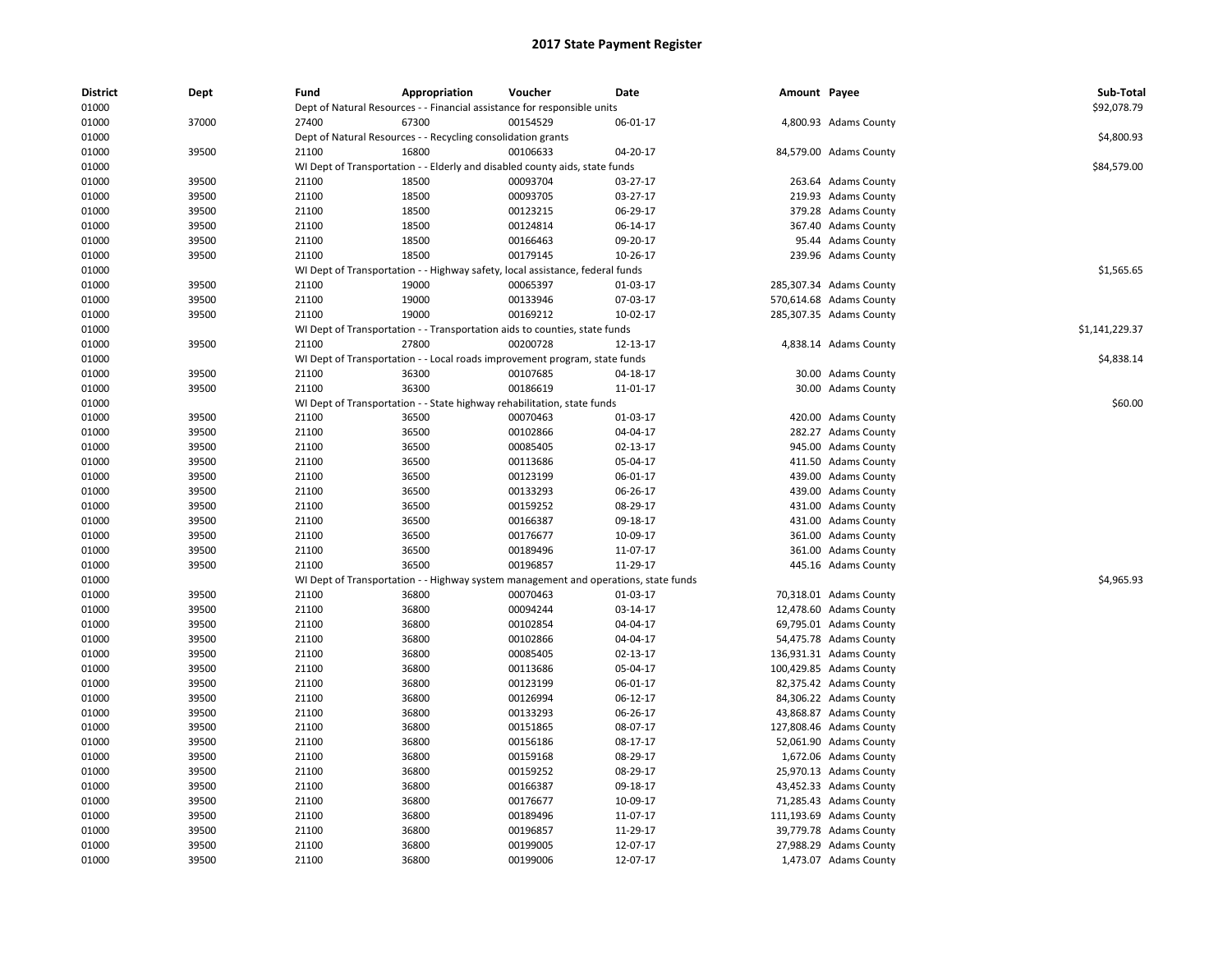| <b>District</b> | Dept  | Fund                                  | Appropriation                                                   | Voucher                                                                                   | <b>Date</b>                                                                                             | Amount Payee |                         | Sub-Total      |
|-----------------|-------|---------------------------------------|-----------------------------------------------------------------|-------------------------------------------------------------------------------------------|---------------------------------------------------------------------------------------------------------|--------------|-------------------------|----------------|
| 01000           |       |                                       |                                                                 | WI Dept of Transportation - - Routine maintenance activities, state funds                 |                                                                                                         |              |                         | \$1,157,664.21 |
| 01000           | 39500 | 21100                                 | 37500                                                           | 00133293                                                                                  | 06-26-17                                                                                                |              | 430.20 Adams County     |                |
| 01000           | 39500 | 21100                                 | 37500                                                           | 00196857                                                                                  | 11-29-17                                                                                                |              | 188.94 Adams County     |                |
| 01000           |       |                                       |                                                                 | WI Dept of Transportation - - Highway system management and operations, local funds       |                                                                                                         |              |                         | \$619.14       |
| 01000           | 39500 | 21100                                 | 38000                                                           | 00070463                                                                                  | 01-03-17                                                                                                |              | 42,428.73 Adams County  |                |
| 01000           | 39500 | 21100                                 | 38000                                                           | 00159252                                                                                  | 08-29-17                                                                                                |              | 84,080.99 Adams County  |                |
| 01000           | 39500 | 21100                                 | 38000                                                           | 00166387                                                                                  | 09-18-17                                                                                                |              | 87,914.35 Adams County  |                |
| 01000           | 39500 | 21100                                 | 38000                                                           | 00176677                                                                                  | 10-09-17                                                                                                |              | 82,151.79 Adams County  |                |
| 01000           | 39500 | 21100                                 | 38000                                                           | 00189496                                                                                  | 11-07-17                                                                                                |              | 33,698.05 Adams County  |                |
| 01000           | 39500 | 21100                                 | 38000                                                           | 00196857                                                                                  | 11-29-17                                                                                                |              | 15,974.45 Adams County  |                |
| 01000           |       |                                       |                                                                 | WI Dept of Transportation - - Routine maintenance activities, federal funds               |                                                                                                         |              |                         | \$346,248.36   |
| 01000           | 41000 | 10000                                 | 11600                                                           | 00167869                                                                                  | 11-07-17                                                                                                |              | 16,142.98 Adams County  |                |
| 01000           |       |                                       |                                                                 |                                                                                           | Department of Corrections - - Reimbursing counties for probation, extended supervision and parole holds |              |                         | \$16,142.98    |
| 01000           | 43500 | 10000                                 | 10700                                                           | 00114204                                                                                  | 03-30-17                                                                                                |              | 9.48 Adams County       |                |
| 01000           | 43500 | 10000                                 | 10700                                                           | 00114206                                                                                  | 03-30-17                                                                                                |              | 114.49 Adams County     |                |
| 01000           | 43500 | 10000                                 | 10700                                                           | 00130836                                                                                  | 06-07-17                                                                                                |              | 56.91 Adams County      |                |
| 01000           | 43500 | 10000                                 | 10700                                                           | 00138427                                                                                  | 07-11-17                                                                                                |              | 103.80 Adams County     |                |
| 01000           | 43500 | 10000                                 | 10700                                                           | 00145863                                                                                  | 08-09-17                                                                                                |              | 75.52 Adams County      |                |
| 01000           | 43500 | 10000                                 | 10700                                                           | 00163514                                                                                  | 10-20-17                                                                                                |              | 37.76 Adams County      |                |
| 01000           |       |                                       |                                                                 | Department of Health Services - - Public health dispensaries and drugs                    |                                                                                                         |              |                         | \$397.96       |
| 01000           | 43500 | 10000                                 | 00000                                                           | 90708                                                                                     | 01-02-17                                                                                                |              | 2,322.00 Adams County   |                |
| 01000           | 43500 | 10000                                 | 00000                                                           | 90710                                                                                     | 02-01-17                                                                                                |              | 5,163.00 Adams County   |                |
| 01000           | 43500 | 10000                                 | 00000                                                           | 90711                                                                                     | 03-01-17                                                                                                |              | 12,387.00 Adams County  |                |
| 01000           | 43500 | 10000                                 | 00000                                                           | 90715                                                                                     | 05-01-17                                                                                                |              | 234,732.00 Adams County |                |
| 01000           | 43500 | 10000                                 | 00000                                                           | 90716                                                                                     | 06-01-17                                                                                                |              | 257,862.00 Adams County |                |
| 01000           | 43500 | 10000                                 | 00000                                                           | 90717                                                                                     | 06-15-17                                                                                                |              | 342,641.00 Adams County |                |
| 01000           | 43500 | 10000                                 | 00000                                                           | 90800                                                                                     | 07-01-17                                                                                                |              | 272,072.00 Adams County |                |
| 01000           | 43500 | 10000                                 | 00000                                                           | 90801                                                                                     | 08-01-17                                                                                                |              | 681,871.00 Adams County |                |
| 01000           | 43500 | 10000                                 | 00000                                                           | 90802                                                                                     | 09-01-17                                                                                                |              | 325,485.00 Adams County |                |
| 01000           | 43500 | 10000                                 | 00000                                                           | 90805                                                                                     | 10-02-17                                                                                                |              | 199,117.00 Adams County |                |
| 01000           | 43500 | 10000                                 | 00000                                                           | 90806                                                                                     | 11-01-17                                                                                                |              | 177,188.00 Adams County |                |
| 01000           | 43500 | 10000                                 | 00000                                                           | 90807                                                                                     | 12-01-17                                                                                                |              | 189,387.00 Adams County |                |
| 01000           |       |                                       | Department of Health Services - - State/Federal Aids            |                                                                                           |                                                                                                         |              |                         | \$2,700,227.00 |
| 01000           | 45500 | 10000                                 | 21700                                                           | 00039045                                                                                  | 12-28-17                                                                                                |              | 4,999.19 Adams County   |                |
| 01000           |       | Department of Justice - - Drug courts |                                                                 |                                                                                           |                                                                                                         |              |                         | \$4,999.19     |
| 01000           | 45500 | 10000                                 | 22100                                                           | 00035871                                                                                  | 10-13-17                                                                                                |              | 2,050.00 Adams County   |                |
| 01000           |       |                                       |                                                                 | Department of Justice - - Crime laboratories; deoxyribonucleic acid analysis              |                                                                                                         |              |                         | \$2,050.00     |
| 01000           | 45500 | 10000                                 | 22500                                                           | 00024808                                                                                  | 03-02-17                                                                                                |              | 37,349.00 Adams County  |                |
| 01000           |       |                                       | Department of Justice - - Drug crimes enforcement; local grants |                                                                                           |                                                                                                         |              |                         | \$37,349.00    |
| 01000           | 45500 | 10000                                 | 23100                                                           | 00021524                                                                                  | 01-03-17                                                                                                |              | 6,080.00 Adams County   |                |
| 01000           | 45500 | 10000                                 | 23100                                                           | 00038548                                                                                  | 12-07-17                                                                                                |              | 6,240.00 Adams County   |                |
| 01000           |       |                                       |                                                                 | Department of Justice - - Law enforcement training fund, local assistance                 |                                                                                                         |              |                         | \$12,320.00    |
| 01000           | 45500 | 10000                                 | 25100                                                           | 00033361                                                                                  | 08-18-17                                                                                                |              | 18,320.60 Adams County  |                |
| 01000           | 45500 | 10000                                 | 25100                                                           | 00038010                                                                                  | 12-01-17                                                                                                |              | 7,384.31 Adams County   |                |
| 01000           |       |                                       | Department of Justice - - Federal aid, local assistance         |                                                                                           |                                                                                                         |              |                         | \$25,704.91    |
| 01000           | 45500 | 10000                                 | 28500                                                           | 00039045                                                                                  | 12-28-17                                                                                                |              | 8,512.13 Adams County   |                |
| 01000           |       |                                       | Department of Justice - - Alternatives to Prosecution           |                                                                                           |                                                                                                         |              |                         | \$8,512.13     |
| 01000           | 45500 | 10000                                 | 53200                                                           | 00031679                                                                                  | 07-20-17                                                                                                |              | 13,151.94 Adams County  |                |
| 01000           |       |                                       |                                                                 | Department of Justice - - Crime victim and witness assistance surcharge, general services |                                                                                                         |              |                         | \$13,151.94    |
| 01000           | 45500 | 10000                                 | 53900                                                           | 00024935                                                                                  | 03-03-17                                                                                                |              | 12,347.69 Adams County  |                |
| 01000           |       |                                       |                                                                 | Department of Justice - - Reimbursement to counties for victim-witness services           |                                                                                                         |              |                         | \$12,347.69    |
|                 |       |                                       |                                                                 |                                                                                           |                                                                                                         |              |                         |                |
| 01000           | 46500 | 10000                                 | 30500                                                           | 00031891                                                                                  | 09-20-17                                                                                                |              | 2,680.08 Adams County   |                |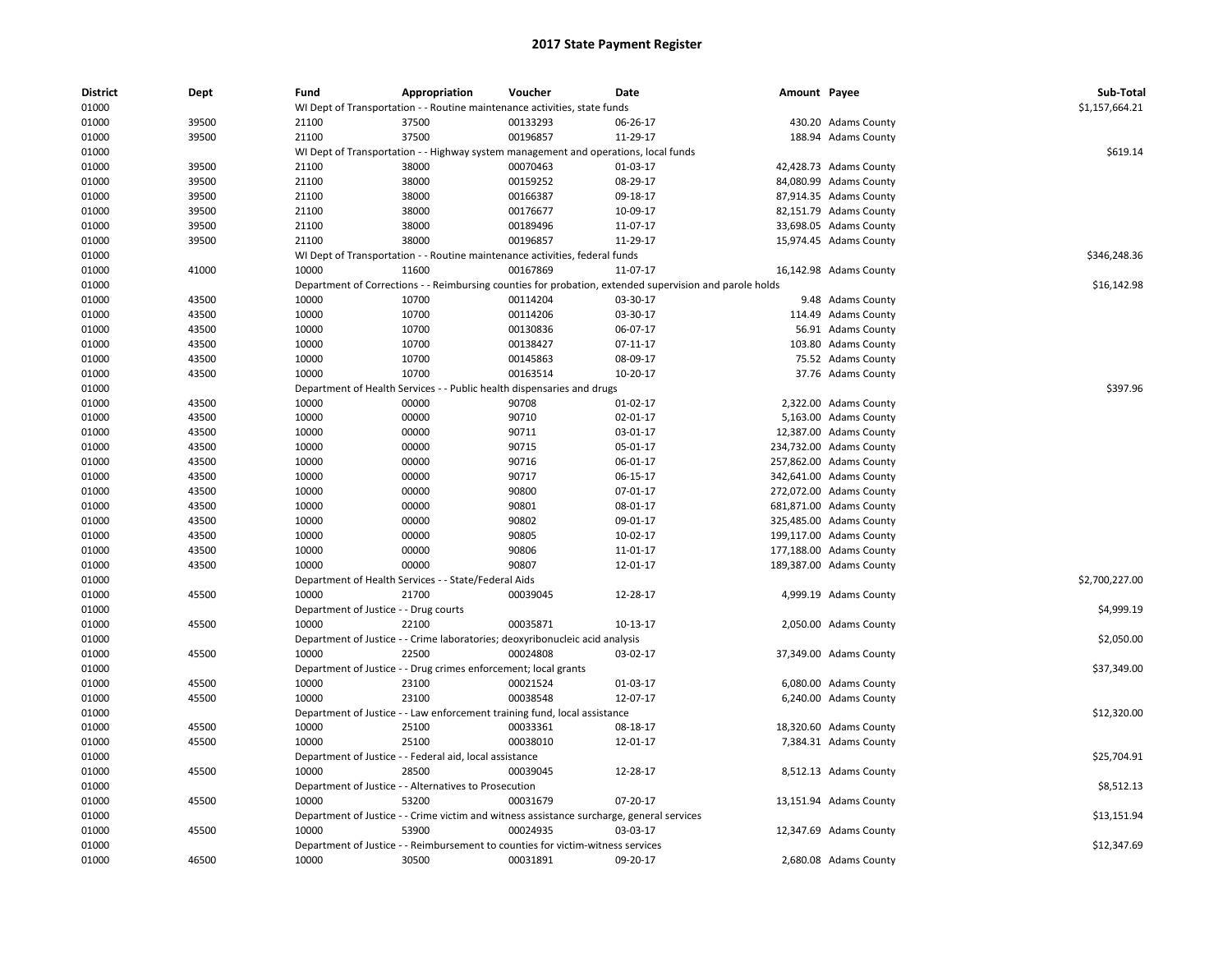| <b>District</b> | Dept  | Fund                                  | Appropriation                                                         | Voucher                         | Date                                                                                               | Amount Payee |                           | Sub-Total    |
|-----------------|-------|---------------------------------------|-----------------------------------------------------------------------|---------------------------------|----------------------------------------------------------------------------------------------------|--------------|---------------------------|--------------|
| 01000           |       |                                       |                                                                       |                                 | Department of Military Affairs - - Disaster recovery aid; public health emergency quarantine costs |              |                           | \$2,680.08   |
| 01000           | 46500 | 10000                                 | 34200                                                                 | 00030296                        | 08-11-17                                                                                           |              | 8,275.95 Adams County     |              |
| 01000           | 46500 | 10000                                 | 34200                                                                 | 00030696                        | 08-23-17                                                                                           |              | 15,201.95 Adams County    |              |
| 01000           | 46500 | 10000                                 | 34200                                                                 | 00031891                        | 09-20-17                                                                                           |              | 16,080.47 Adams County    |              |
| 01000           |       |                                       | Department of Military Affairs - - Federal aid, local assistance      |                                 |                                                                                                    |              |                           | \$39,558.37  |
| 01000           | 46500 | 27200                                 | 36400                                                                 | 00027654                        | 06-14-17                                                                                           |              | 3,135.62 Adams County     |              |
| 01000           |       |                                       |                                                                       |                                 | Department of Military Affairs - - Division of emergency management; petroleum inspection fund     |              |                           | \$3,135.62   |
| 01000           | 48500 | 15200                                 | 12700                                                                 | 00024310                        | 01-25-17                                                                                           |              | 354.66 Adams County       |              |
| 01000           | 48500 | 15200                                 | 12700                                                                 | 00031931                        | 06-29-17                                                                                           |              | 408.88 Adams County       |              |
| 01000           |       |                                       | Department of Veterans Affairs - - Grants to counties                 |                                 |                                                                                                    |              |                           | \$763.54     |
| 01000           | 48500 | 58200                                 | 26700                                                                 | 00024310                        | $01 - 25 - 17$                                                                                     |              | 1,595.99 Adams County     |              |
| 01000           | 48500 | 58200                                 | 26700                                                                 | 00031931                        | 06-29-17                                                                                           |              | 1,839.99 Adams County     |              |
| 01000           |       |                                       | Department of Veterans Affairs - - County grants                      |                                 |                                                                                                    |              |                           | \$3,435.98   |
| 01000           | 48500 | 58300                                 | 37000                                                                 | 00024310                        | $01 - 25 - 17$                                                                                     |              | 1,595.99 Adams County     |              |
| 01000           | 48500 | 58300                                 | 37000                                                                 | 00031931                        | 06-29-17                                                                                           |              | 1,839.99 Adams County     |              |
| 01000           |       |                                       | Department of Veterans Affairs - - County grants                      |                                 |                                                                                                    |              |                           | \$3,435.98   |
| 01000           | 50500 | 10000                                 | 15500                                                                 | 00041369                        | 01-31-17                                                                                           |              | 6,994.00 Adams County     |              |
| 01000           | 50500 | 10000                                 | 15500                                                                 | 00042617                        | 02-15-17                                                                                           |              | 6,859.00 Adams County     |              |
| 01000           | 50500 | 10000                                 | 15500                                                                 | 00046132                        | 03-29-17                                                                                           |              | 7,817.23 Adams County     |              |
| 01000           | 50500 | 10000                                 | 15500                                                                 | 00047646                        | 04-17-17                                                                                           |              | 8,298.33 Adams County     |              |
| 01000           | 50500 | 10000                                 | 15500                                                                 | 00050383                        | 05-16-17                                                                                           |              | 6,721.47 Adams County     |              |
| 01000           | 50500 | 10000                                 | 15500                                                                 | 00054247                        | 06-29-17                                                                                           |              | 1,207.97 Adams County     |              |
|                 |       |                                       |                                                                       |                                 |                                                                                                    |              |                           |              |
| 01000           | 50500 | 10000                                 | 15500                                                                 | 00067459                        | 12-15-17                                                                                           |              | 5,917.30 Adams County     |              |
| 01000           | 50500 | 10000                                 | 15500                                                                 | 00068733                        | 12-29-17                                                                                           |              | 5,669.88 Adams County     |              |
| 01000           |       | Department of Administration          |                                                                       | - Federal aid; local assistance |                                                                                                    |              |                           | \$49,485.18  |
| 01000           | 50500 | 23500                                 | 37100                                                                 | 00041369                        | $01 - 31 - 17$                                                                                     |              | 4,667.00 Adams County     |              |
| 01000           | 50500 | 23500                                 | 37100                                                                 | 00042617                        | 02-15-17                                                                                           |              | 3,256.00 Adams County     |              |
| 01000           | 50500 | 23500                                 | 37100                                                                 | 00046132                        | 03-29-17                                                                                           |              | 2,847.80 Adams County     |              |
| 01000           | 50500 | 23500                                 | 37100                                                                 | 00047646                        | 04-17-17                                                                                           |              | 4,453.81 Adams County     |              |
| 01000           | 50500 | 23500                                 | 37100                                                                 | 00050383                        | 05-16-17                                                                                           |              | 5,914.54 Adams County     |              |
| 01000           | 50500 | 23500                                 | 37100                                                                 | 00054247                        | 06-29-17                                                                                           |              | 1,092.88 Adams County     |              |
| 01000           | 50500 | 23500                                 | 37100                                                                 | 00063985                        | 10-31-17                                                                                           |              | 6,594.92 Adams County     |              |
| 01000           | 50500 | 23500                                 | 37100                                                                 | 00067459                        | 12-15-17                                                                                           |              | 4,638.91 Adams County     |              |
| 01000           | 50500 | 23500                                 | 37100                                                                 | 00068733                        | 12-29-17                                                                                           |              | 4,444.94 Adams County     |              |
| 01000           |       |                                       | Department of Administration - - Low-income assistance grants         |                                 |                                                                                                    |              |                           | \$37,910.80  |
| 01000           | 50500 | 26900                                 | 16600                                                                 | 00041048                        | 02-07-17                                                                                           |              | 1,000.00 Adams County     |              |
| 01000           | 50500 | 26900                                 | 16600                                                                 | 00042988                        | $02 - 21 - 17$                                                                                     |              | 50,960.00 Adams County    |              |
| 01000           | 50500 | 26900                                 | 16600                                                                 | 00047012                        | 04-19-17                                                                                           |              | 25,000.00 Adams County    |              |
| 01000           | 50500 | 26900                                 | 16600                                                                 | 00047058                        | 04-17-17                                                                                           |              | 25,000.00 Adams County    |              |
| 01000           |       | Department of Administration - - Land |                                                                       |                                 |                                                                                                    |              |                           | \$101,960.00 |
| 01000           | 51000 | 10000                                 | 12000                                                                 | 00000294                        | $01 - 17 - 17$                                                                                     |              | 3,290.98 Adams County     |              |
| 01000           |       | <b>Elections Commission</b>           | - - Recount fees                                                      |                                 |                                                                                                    |              |                           | \$3,290.98   |
| 01000           | 83500 | 10000                                 | 10500                                                                 | 00020225                        | 07-24-17                                                                                           |              | 2,790.95 Adams County     |              |
| 01000           | 83500 | 10000                                 | 10500                                                                 | 00023239                        | 11-20-17                                                                                           |              | 15,815.36 Adams County    |              |
| 01000           |       |                                       | Shared Revenue and Tax Relief - - County and municipal aid account    |                                 |                                                                                                    |              |                           | \$18,606.31  |
| 01000           | 83500 | 10000                                 | 10900                                                                 | 00017315                        | 07-24-17                                                                                           |              | 5,476.00 Adams County     |              |
| 01000           |       |                                       | Shared Revenue and Tax Relief - - State aid; tax exempt property      |                                 |                                                                                                    |              |                           | \$5,476.00   |
| 01000           | 83500 | 10000                                 | 11000                                                                 | 00020225                        | 07-24-17                                                                                           |              | 14,111.85 Adams County    |              |
| 01000           | 83500 | 10000                                 | 11000                                                                 | 00023239                        | 11-20-17                                                                                           |              | 92,567.48 Adams County    |              |
| 01000           |       |                                       | Shared Revenue and Tax Relief - - Public utility distribution account |                                 |                                                                                                    |              |                           | \$106,679.33 |
| 01000           | 83500 | 10000                                 | 30200                                                                 | 00020062                        | 07-24-17                                                                                           |              | 1,243,930.85 Adams County |              |
| 01000           | 83500 | 10000                                 | 30200                                                                 | 00022107                        | 07-24-17                                                                                           |              | 4,084,350.80 Adams County |              |
|                 |       |                                       |                                                                       |                                 |                                                                                                    |              |                           |              |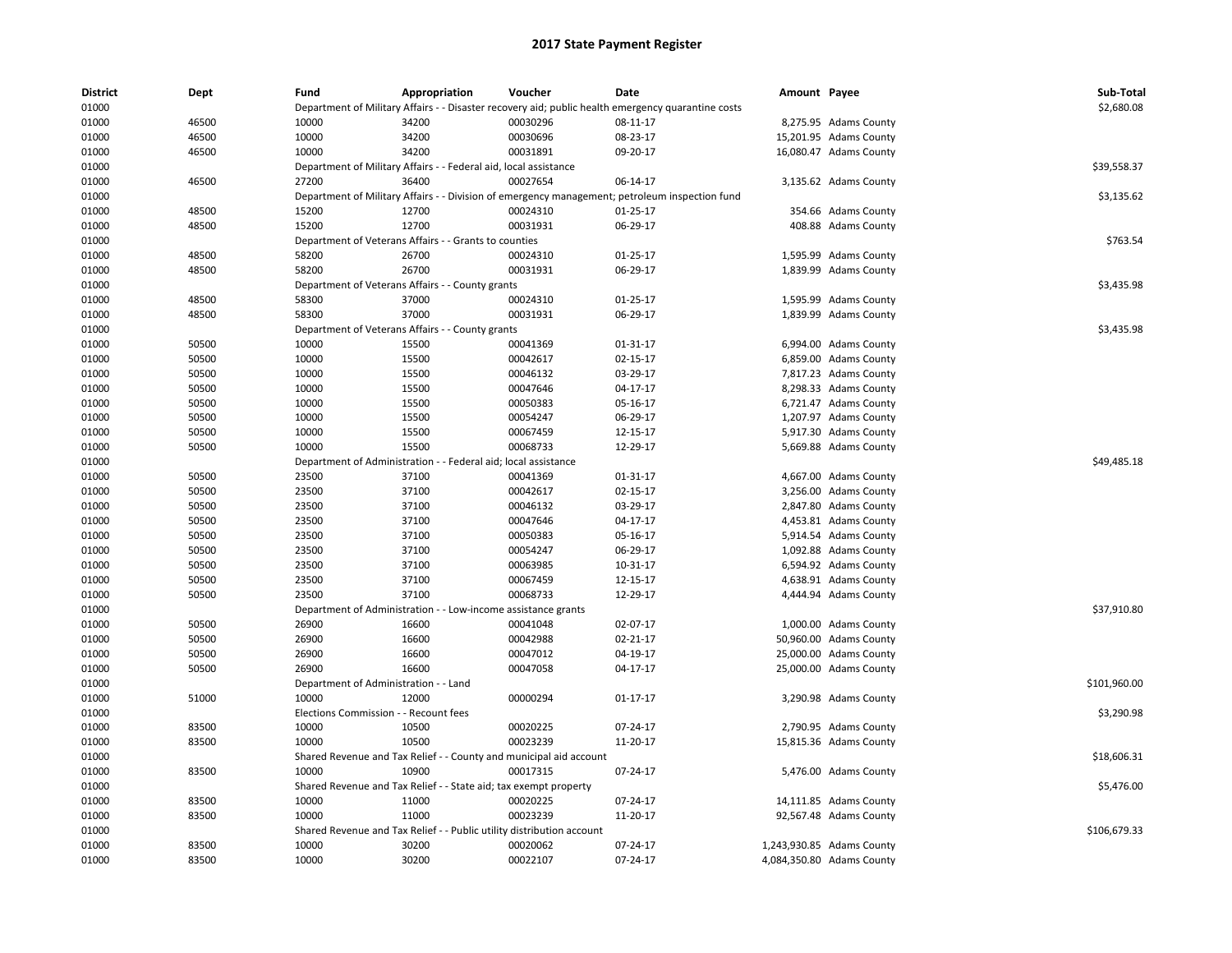| <b>District</b> | Dept  | Fund  | Appropriation                                                                    | Voucher  | Date     | Amount Payee |                         | Sub-Total       |
|-----------------|-------|-------|----------------------------------------------------------------------------------|----------|----------|--------------|-------------------------|-----------------|
| 01000           |       |       | Shared Revenue and Tax Relief - - School levy tax credit and first dollar credit |          |          |              |                         | \$5,328,281.65  |
| 01000           | 83500 | 52100 | 36300                                                                            | 00016112 | 03-27-17 |              | 750,188.04 Adams County |                 |
| 01000           |       |       | Shared Revenue and Tax Relief - - Lottery and gaming credit                      |          |          |              |                         | \$750,188.04    |
| 01000 Total     |       |       |                                                                                  |          |          |              |                         | \$12,675,405.46 |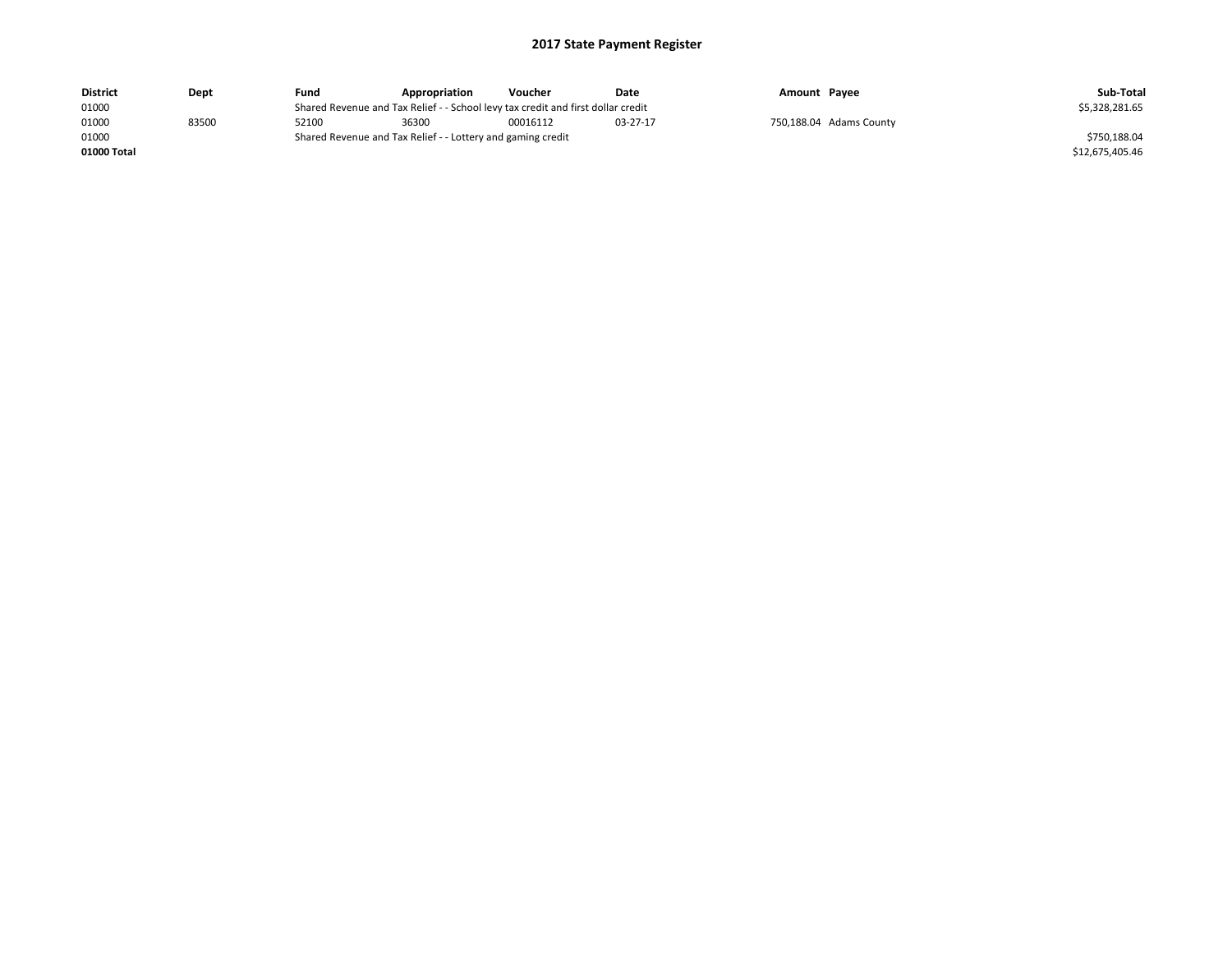| <b>District</b> | Dept  | Fund  | Appropriation                                                                                                | Voucher  | Date           | Amount Payee |                         | Sub-Total    |  |
|-----------------|-------|-------|--------------------------------------------------------------------------------------------------------------|----------|----------------|--------------|-------------------------|--------------|--|
| 01002           | 16500 | 10000 | 22500                                                                                                        | 00010467 | 06-26-17       |              | 4,144.21 Town Of Adams  |              |  |
| 01002           |       |       | Dept of Safety & Prof Services - - Fire dues distribution                                                    |          |                |              |                         | \$4,144.21   |  |
| 01002           | 37000 | 10000 | 50300                                                                                                        | 00123534 | 02-01-17       |              | 46.845.52 Town Of Adams |              |  |
| 01002           | 37000 | 10000 | 50300                                                                                                        | 00142690 | 04-21-17       |              | 49.58 Town Of Adams     |              |  |
| 01002           |       |       | Dept of Natural Resources - - Aids in lieu of taxes - general fund                                           |          |                |              |                         |              |  |
| 01002           | 37000 | 21200 | 16600                                                                                                        | 00156940 | 06-19-17       |              | 2,933.96 Town Of Adams  |              |  |
| 01002           |       |       | Dept of Natural Resources - - General program operations - state funds; forestry                             |          |                |              |                         | \$2,933.96   |  |
| 01002           | 37000 | 21200 | 57100                                                                                                        | 00156940 | 06-19-17       |              | 1,682.65 Town Of Adams  |              |  |
| 01002           |       |       | Dept of Natural Resources - - Resource aids -- county forests, forest croplands and managed forest land aids |          |                |              |                         | \$1,682.65   |  |
| 01002           | 37000 | 21200 | 58900                                                                                                        | 00156940 | 06-19-17       |              | 13,496.22 Town Of Adams |              |  |
| 01002           |       |       | Dept of Natural Resources - - Resource aids - distribution of closed acreage fees.                           |          |                |              |                         | \$13,496.22  |  |
| 01002           | 39500 | 21100 | 19100                                                                                                        | 00065469 | 01-03-17       |              | 31,912.48 Town Of Adams |              |  |
| 01002           | 39500 | 21100 | 19100                                                                                                        | 00096592 | 04-03-17       |              | 31,912.48 Town Of Adams |              |  |
| 01002           | 39500 | 21100 | 19100                                                                                                        | 00134018 | 07-03-17       |              | 31,912.48 Town Of Adams |              |  |
| 01002           | 39500 | 21100 | 19100                                                                                                        | 00169284 | 10-02-17       |              | 31,912.50 Town Of Adams |              |  |
| 01002           |       |       | WI Dept of Transportation - - Transportation aids to municipalities, state funds                             |          |                |              |                         | \$127,649.94 |  |
| 01002           | 46500 | 10000 | 30500                                                                                                        | 00033641 | $10-27-17$     |              | 2,220.15 Town Of Adams  |              |  |
| 01002           |       |       | Department of Military Affairs - - Disaster recovery aid; public health emergency quarantine costs           |          |                |              |                         | \$2,220.15   |  |
| 01002           | 46500 | 10000 | 34200                                                                                                        | 00033641 | $10-27-17$     |              | 13,320.90 Town Of Adams |              |  |
| 01002           |       |       | Department of Military Affairs - - Federal aid, local assistance                                             |          |                |              |                         | \$13,320.90  |  |
| 01002           | 83500 | 10000 | 10500                                                                                                        | 00020206 | $07 - 24 - 17$ |              | 4,196.17 Town Of Adams  |              |  |
| 01002           | 83500 | 10000 | 10500                                                                                                        | 00023220 | 11-20-17       |              | 23,778.27 Town Of Adams |              |  |
| 01002           |       |       | Shared Revenue and Tax Relief - - County and municipal aid account                                           |          |                |              |                         | \$27,974.44  |  |
| 01002           | 83500 | 10000 | 10900                                                                                                        | 00017387 | 07-24-17       |              | 29.00 Town Of Adams     |              |  |
| 01002           |       |       | Shared Revenue and Tax Relief - - State aid; tax exempt property                                             |          |                |              |                         | \$29.00      |  |
| 01002           | 83500 | 10000 | 11000                                                                                                        | 00020206 | 07-24-17       |              | 1,270.23 Town Of Adams  |              |  |
| 01002           | 83500 | 10000 | 11000                                                                                                        | 00023220 | 11-20-17       |              | 5,011.57 Town Of Adams  |              |  |
| 01002           |       |       | Shared Revenue and Tax Relief - - Public utility distribution account                                        |          |                |              |                         | \$6,281.80   |  |
| 01002 Total     |       |       |                                                                                                              |          |                |              |                         | \$246,628.37 |  |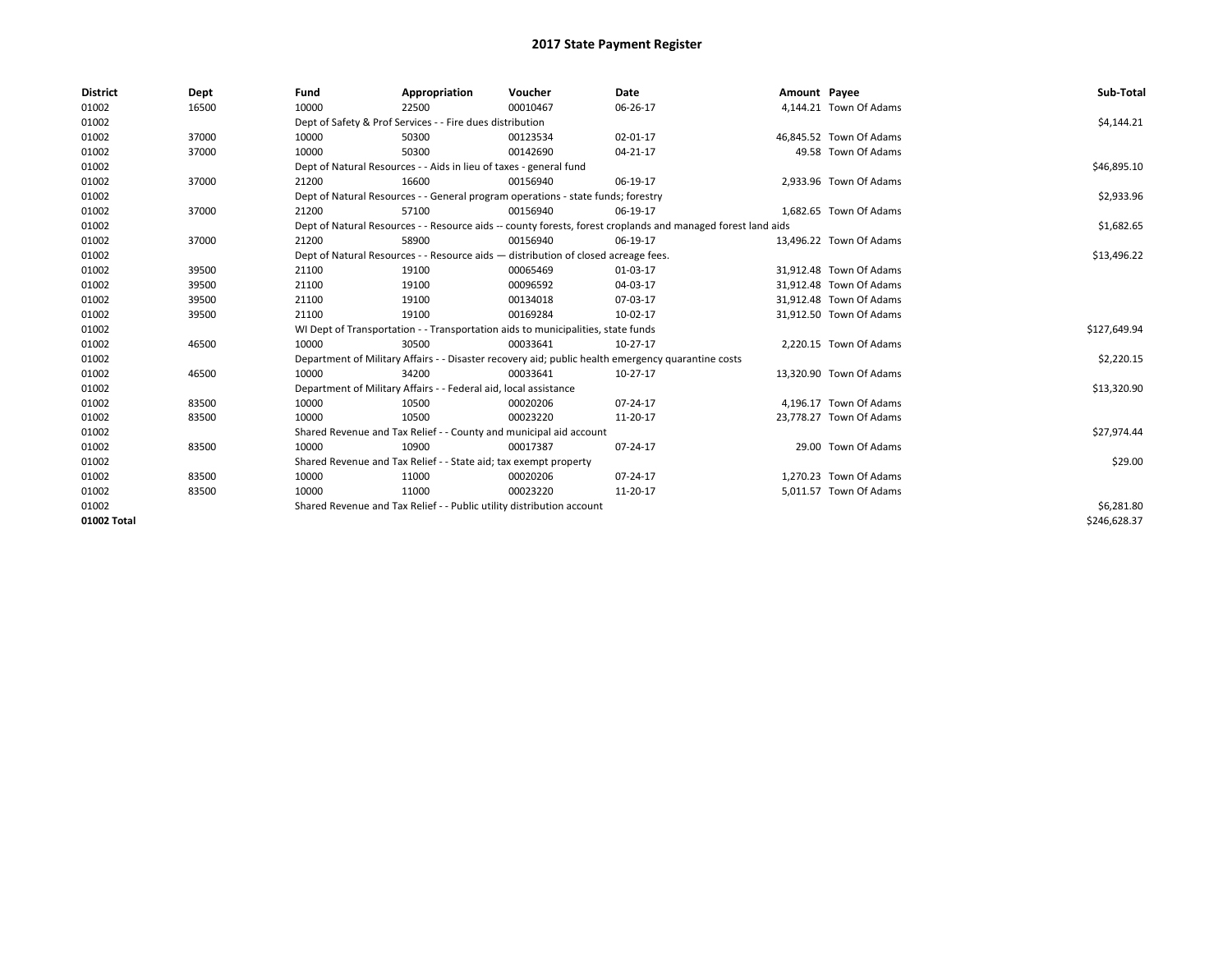| <b>District</b> | Dept  | Fund  | Appropriation                                                                      | Voucher  | Date                                                                                                         | Amount Payee |                             | Sub-Total    |
|-----------------|-------|-------|------------------------------------------------------------------------------------|----------|--------------------------------------------------------------------------------------------------------------|--------------|-----------------------------|--------------|
| 01004           | 16500 | 10000 | 22500                                                                              | 00010468 | 06-26-17                                                                                                     |              | 2,700.84 Town Of Big Flats  |              |
| 01004           |       |       | Dept of Safety & Prof Services - - Fire dues distribution                          |          |                                                                                                              |              |                             | \$2,700.84   |
| 01004           | 37000 | 10000 | 50300                                                                              | 00123533 | 02-01-17                                                                                                     |              | 5,182.14 Town Of Big Flats  |              |
| 01004           |       |       | Dept of Natural Resources - - Aids in lieu of taxes - general fund                 |          |                                                                                                              |              |                             | \$5,182.14   |
| 01004           | 37000 | 21200 | 16600                                                                              | 00156941 | 06-19-17                                                                                                     |              | 3,405.59 Town Of Big Flats  |              |
| 01004           |       |       | Dept of Natural Resources - - General program operations - state funds; forestry   |          |                                                                                                              |              |                             | \$3,405.59   |
| 01004           | 37000 | 21200 | 57100                                                                              | 00156941 | 06-19-17                                                                                                     |              | 3,206.64 Town Of Big Flats  |              |
| 01004           |       |       |                                                                                    |          | Dept of Natural Resources - - Resource aids -- county forests, forest croplands and managed forest land aids |              |                             | \$3,206.64   |
| 01004           | 37000 | 21200 | 58900                                                                              | 00156941 | 06-19-17                                                                                                     |              | 15,665.74 Town Of Big Flats |              |
| 01004           |       |       | Dept of Natural Resources - - Resource aids - distribution of closed acreage fees. |          |                                                                                                              |              |                             | \$15,665.74  |
| 01004           | 39500 | 21100 | 19100                                                                              | 00065470 | 01-03-17                                                                                                     |              | 49,567.02 Town Of Big Flats |              |
| 01004           | 39500 | 21100 | 19100                                                                              | 00096593 | 04-03-17                                                                                                     |              | 49,567.02 Town Of Big Flats |              |
| 01004           | 39500 | 21100 | 19100                                                                              | 00134019 | 07-03-17                                                                                                     |              | 49,567.02 Town Of Big Flats |              |
| 01004           | 39500 | 21100 | 19100                                                                              | 00169285 | 10-02-17                                                                                                     |              | 49,567.02 Town Of Big Flats |              |
| 01004           |       |       | WI Dept of Transportation - - Transportation aids to municipalities, state funds   |          |                                                                                                              |              |                             | \$198,268.08 |
| 01004           | 83500 | 10000 | 10500                                                                              | 00020207 | 07-24-17                                                                                                     |              | 1,811.39 Town Of Big Flats  |              |
| 01004           | 83500 | 10000 | 10500                                                                              | 00023221 | 11-20-17                                                                                                     |              | 10,264.54 Town Of Big Flats |              |
| 01004           |       |       | Shared Revenue and Tax Relief - - County and municipal aid account                 |          |                                                                                                              |              |                             | \$12,075.93  |
| 01004           | 83500 | 10000 | 10900                                                                              | 00017388 | 07-24-17                                                                                                     |              | 30.00 Town Of Big Flats     |              |
| 01004           |       |       | Shared Revenue and Tax Relief - - State aid; tax exempt property                   |          |                                                                                                              |              |                             | \$30.00      |
| 01004 Total     |       |       |                                                                                    |          |                                                                                                              |              |                             | \$240,534.96 |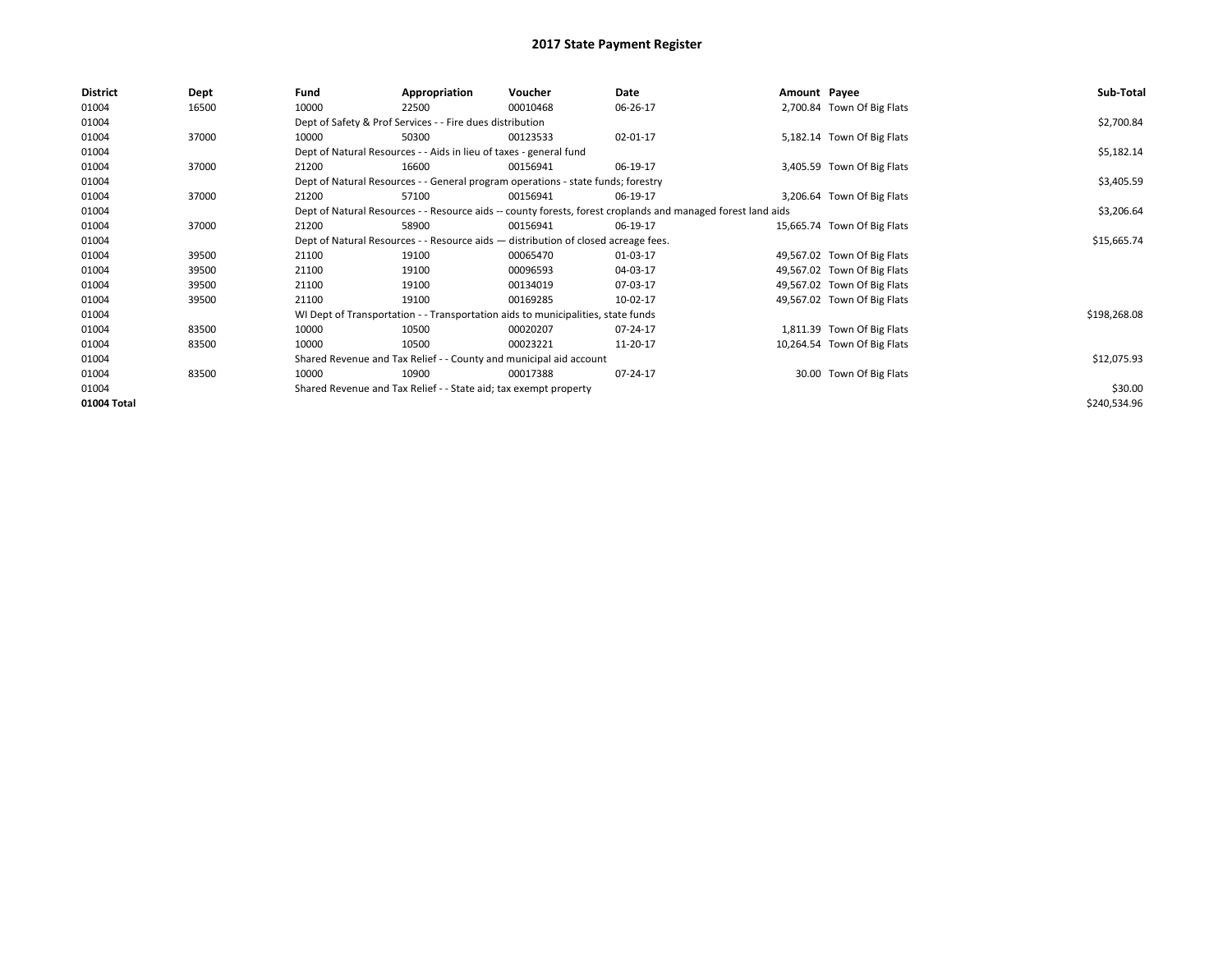| District    | Dept  | Fund  | Appropriation                                                                      | Voucher  | Date                                                                                                         | Amount Payee |                           | Sub-Total    |  |
|-------------|-------|-------|------------------------------------------------------------------------------------|----------|--------------------------------------------------------------------------------------------------------------|--------------|---------------------------|--------------|--|
| 01006       | 16500 | 10000 | 22500                                                                              | 00010469 | 06-26-17                                                                                                     |              | 1,942.02 Town Of Colburn  |              |  |
| 01006       |       |       | Dept of Safety & Prof Services - - Fire dues distribution                          |          |                                                                                                              |              |                           | \$1,942.02   |  |
| 01006       | 37000 | 10000 | 50300                                                                              | 00123543 | 02-01-17                                                                                                     |              | 927.32 Town Of Colburn    |              |  |
| 01006       | 37000 | 10000 | 50300                                                                              | 00143424 | 04-21-17                                                                                                     |              | 70.16 Town Of Colburn     |              |  |
| 01006       |       |       | Dept of Natural Resources - - Aids in lieu of taxes - general fund                 |          | \$997.48                                                                                                     |              |                           |              |  |
| 01006       | 37000 | 21200 | 16600                                                                              | 00156942 | 06-19-17                                                                                                     |              | 1,408.87 Town Of Colburn  |              |  |
| 01006       |       |       | Dept of Natural Resources - - General program operations - state funds; forestry   |          |                                                                                                              |              |                           | \$1,408.87   |  |
| 01006       | 37000 | 21200 | 57100                                                                              | 00156942 | 06-19-17                                                                                                     |              | 679.37 Town Of Colburn    |              |  |
| 01006       |       |       |                                                                                    |          | Dept of Natural Resources - - Resource aids -- county forests, forest croplands and managed forest land aids |              |                           | \$679.37     |  |
| 01006       | 37000 | 21200 | 57900                                                                              | 00143425 | 04-21-17                                                                                                     |              | 4.267.12 Town Of Colburn  |              |  |
| 01006       |       |       | Dept of Natural Resources - - Aids in lieu of taxes - sum sufficient               |          |                                                                                                              |              |                           | \$4,267.12   |  |
| 01006       | 37000 | 21200 | 58900                                                                              | 00156942 | 06-19-17                                                                                                     |              | 6.480.82 Town Of Colburn  |              |  |
| 01006       |       |       | Dept of Natural Resources - - Resource aids - distribution of closed acreage fees. |          |                                                                                                              |              |                           | \$6,480.82   |  |
| 01006       | 39500 | 21100 | 19100                                                                              | 00065471 | 01-03-17                                                                                                     |              | 22.108.08 Town Of Colburn |              |  |
| 01006       | 39500 | 21100 | 19100                                                                              | 00096594 | 04-03-17                                                                                                     |              | 22,108.08 Town Of Colburn |              |  |
| 01006       | 39500 | 21100 | 19100                                                                              | 00134020 | 07-03-17                                                                                                     |              | 22,108.08 Town Of Colburn |              |  |
| 01006       | 39500 | 21100 | 19100                                                                              | 00169286 | 10-02-17                                                                                                     |              | 22.108.08 Town Of Colburn |              |  |
| 01006       |       |       | WI Dept of Transportation - - Transportation aids to municipalities, state funds   |          |                                                                                                              |              |                           | \$88,432.32  |  |
| 01006       | 83500 | 10000 | 10500                                                                              | 00020208 | 07-24-17                                                                                                     |              | 885.72 Town Of Colburn    |              |  |
| 01006       | 83500 | 10000 | 10500                                                                              | 00023222 | 11-20-17                                                                                                     |              | 5,019.10 Town Of Colburn  |              |  |
| 01006       |       |       | Shared Revenue and Tax Relief - - County and municipal aid account                 |          |                                                                                                              |              |                           | \$5,904.82   |  |
| 01006       | 83500 | 10000 | 10900                                                                              | 00017389 | 07-24-17                                                                                                     |              | 186.00 Town Of Colburn    |              |  |
| 01006       |       |       | Shared Revenue and Tax Relief - - State aid; tax exempt property                   |          |                                                                                                              |              |                           |              |  |
| 01006 Total |       |       |                                                                                    |          |                                                                                                              |              |                           | \$110,298.82 |  |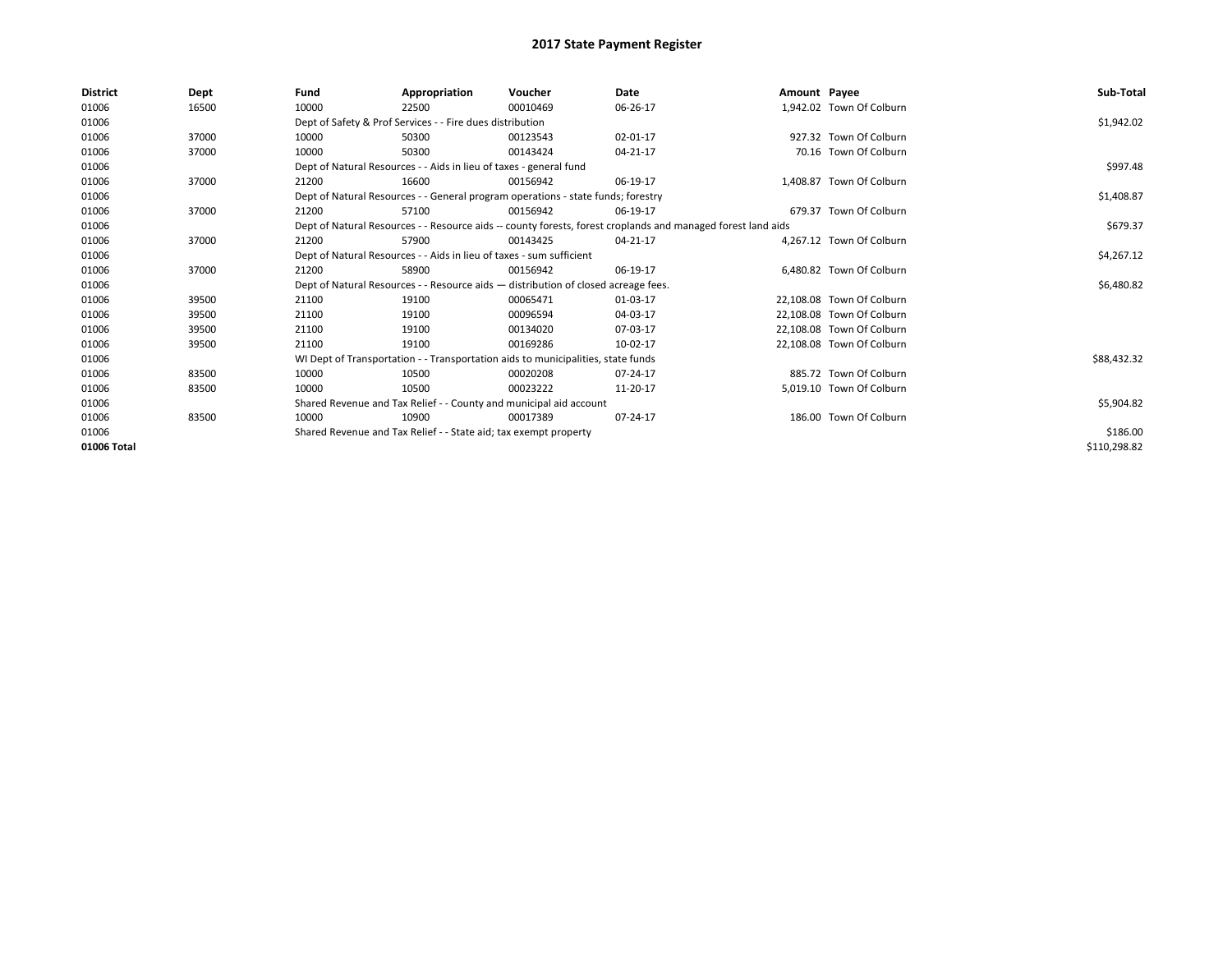| <b>District</b> | Dept  | Fund                                                        | Appropriation                                                                      | Voucher    | Date                                                                                                         | Amount Payee |                                | Sub-Total    |  |
|-----------------|-------|-------------------------------------------------------------|------------------------------------------------------------------------------------|------------|--------------------------------------------------------------------------------------------------------------|--------------|--------------------------------|--------------|--|
| 01008           | 16500 | 10000                                                       | 22500                                                                              | 00010470   | 06-27-17                                                                                                     |              | 5.770.56 Town Of Dell Prairie  |              |  |
| 01008           |       |                                                             | Dept of Safety & Prof Services - - Fire dues distribution                          |            |                                                                                                              |              |                                | \$5,770.56   |  |
| 01008           | 37000 | 10000                                                       | 50300                                                                              | 00123541   | 02-01-17                                                                                                     |              | 53,919.25 Town Of Dell Prairie |              |  |
| 01008           |       |                                                             | Dept of Natural Resources - - Aids in lieu of taxes - general fund                 |            |                                                                                                              |              |                                | \$53,919.25  |  |
| 01008           | 37000 | 21200                                                       | 16600                                                                              | 00156943   | 06-19-17                                                                                                     |              | 1,079.74 Town Of Dell Prairie  |              |  |
| 01008           |       |                                                             | Dept of Natural Resources - - General program operations - state funds; forestry   |            |                                                                                                              |              |                                |              |  |
| 01008           | 37000 | 21200                                                       | 57100                                                                              | 00156943   | 06-19-17                                                                                                     |              | 568.83 Town Of Dell Prairie    |              |  |
| 01008           |       |                                                             |                                                                                    |            | Dept of Natural Resources - - Resource aids -- county forests, forest croplands and managed forest land aids |              |                                | \$568.83     |  |
| 01008           | 37000 | 21200                                                       | 58900                                                                              | 00156943   | 06-19-17                                                                                                     |              | 4,966.80 Town Of Dell Prairie  |              |  |
| 01008           |       |                                                             | Dept of Natural Resources - - Resource aids - distribution of closed acreage fees. |            |                                                                                                              |              |                                | \$4,966.80   |  |
| 01008           | 39500 | 21100                                                       | 19100                                                                              | 00065472   | 01-03-17                                                                                                     |              | 27,629.59 Town Of Dell Prairie |              |  |
| 01008           | 39500 | 21100                                                       | 19100                                                                              | 00096595   | 04-03-17                                                                                                     |              | 27,629.59 Town Of Dell Prairie |              |  |
| 01008           | 39500 | 21100                                                       | 19100                                                                              | 00134021   | 07-03-17                                                                                                     |              | 27.629.59 Town Of Dell Prairie |              |  |
| 01008           | 39500 | 21100                                                       | 19100                                                                              | 00169287   | 10-02-17                                                                                                     |              | 27,629.61 Town Of Dell Prairie |              |  |
| 01008           |       |                                                             | WI Dept of Transportation - - Transportation aids to municipalities, state funds   |            |                                                                                                              |              |                                | \$110,518.38 |  |
| 01008           | 46500 | 10000                                                       | 30500                                                                              | 00032179   | 09-26-17                                                                                                     |              | 1,436.94 Town Of Dell Prairie  |              |  |
| 01008           |       |                                                             |                                                                                    |            | Department of Military Affairs - - Disaster recovery aid; public health emergency quarantine costs           |              |                                | \$1,436.94   |  |
| 01008           | 46500 | 10000                                                       | 34200                                                                              | 00032179   | 09-26-17                                                                                                     |              | 8.621.66 Town Of Dell Prairie  |              |  |
| 01008           |       |                                                             | Department of Military Affairs - - Federal aid, local assistance                   |            |                                                                                                              |              |                                | \$8,621.66   |  |
| 01008           | 83500 | 10000                                                       | 10500                                                                              | 00020209   | 07-24-17                                                                                                     |              | 2.398.93 Town Of Dell Prairie  |              |  |
| 01008           | 83500 | 10000                                                       | 10500                                                                              | 00023223   | 11-20-17                                                                                                     |              | 13,680.38 Town Of Dell Prairie |              |  |
| 01008           |       |                                                             | Shared Revenue and Tax Relief - - County and municipal aid account                 |            |                                                                                                              |              |                                | \$16,079.31  |  |
| 01008           | 83500 | 10000                                                       | 10900                                                                              | 00017390   | 07-24-17                                                                                                     |              | 37.00 Town Of Dell Prairie     |              |  |
| 01008           |       |                                                             | Shared Revenue and Tax Relief - - State aid; tax exempt property                   |            |                                                                                                              |              |                                | \$37.00      |  |
| 01008           | 83500 | 52100                                                       | 36300                                                                              | 00015650   | 03-27-17                                                                                                     |              | 3,069.49 Town Of Dell Prairie  |              |  |
| 01008           |       | Shared Revenue and Tax Relief - - Lottery and gaming credit |                                                                                    | \$3,069.49 |                                                                                                              |              |                                |              |  |
| 01008 Total     |       |                                                             |                                                                                    |            |                                                                                                              |              |                                | \$206,067.96 |  |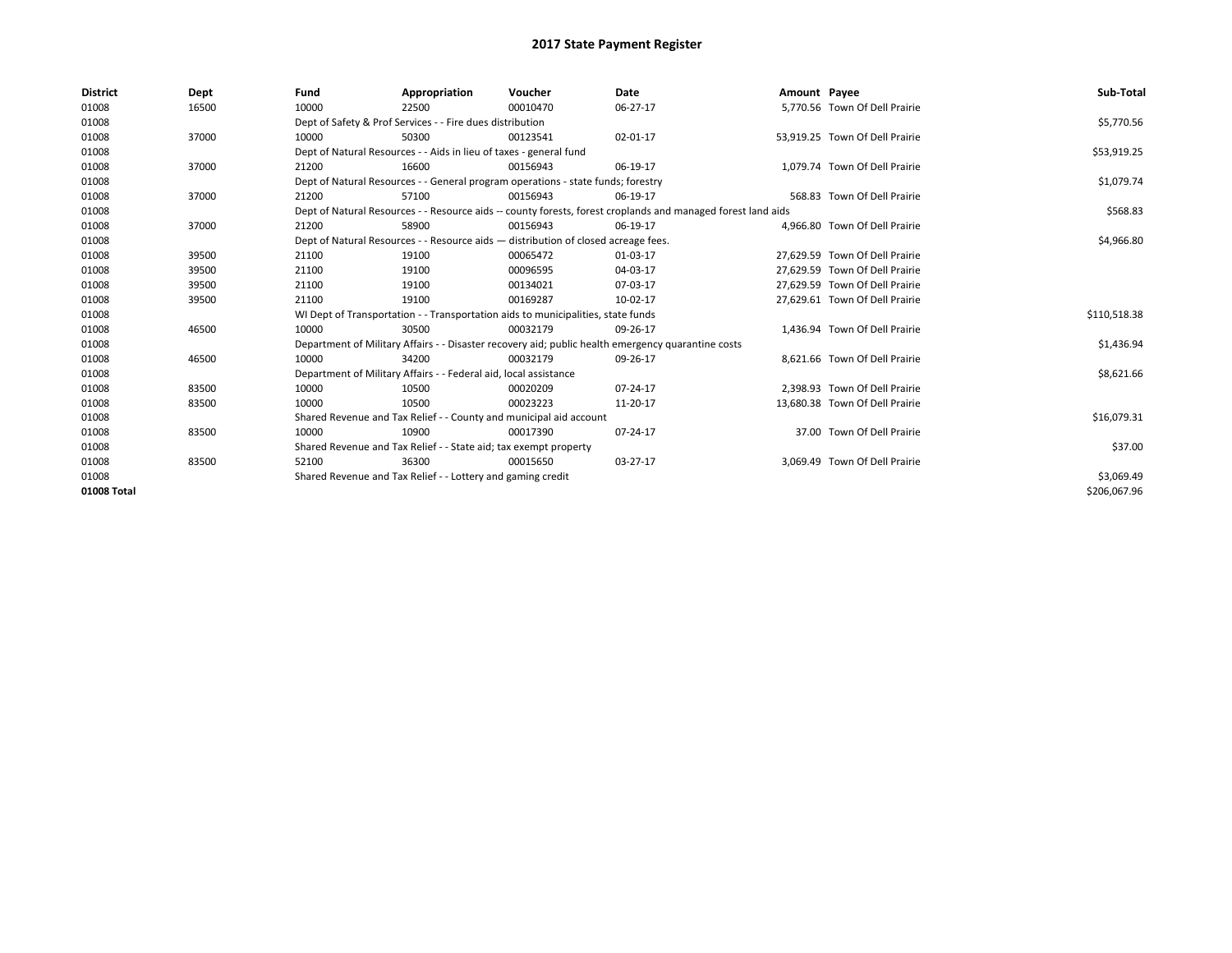| <b>District</b> | Dept  | Fund  | Appropriation                                                                      | Voucher  | Date                                                                                                         | Amount Payee |                           | Sub-Total    |  |  |
|-----------------|-------|-------|------------------------------------------------------------------------------------|----------|--------------------------------------------------------------------------------------------------------------|--------------|---------------------------|--------------|--|--|
| 01010           | 16500 | 10000 | 22500                                                                              | 00010471 | 06-26-17                                                                                                     |              | 2,620.17 Easton, Town of  |              |  |  |
| 01010           |       |       | Dept of Safety & Prof Services - - Fire dues distribution                          |          |                                                                                                              |              |                           | \$2,620.17   |  |  |
| 01010           | 37000 | 10000 | 50300                                                                              | 00123540 | 02-01-17                                                                                                     |              | 12,320.09 Easton, Town of |              |  |  |
| 01010           | 37000 | 10000 | 50300                                                                              | 00143059 | 04-21-17                                                                                                     |              | 17.17 Easton, Town of     |              |  |  |
| 01010           |       |       | Dept of Natural Resources - - Aids in lieu of taxes - general fund                 |          |                                                                                                              |              |                           | \$12,337.26  |  |  |
| 01010           | 37000 | 21200 | 16600                                                                              | 00156944 | 06-19-17                                                                                                     |              | 1,437.81 Easton, Town of  |              |  |  |
| 01010           |       |       | Dept of Natural Resources - - General program operations - state funds; forestry   |          |                                                                                                              |              |                           | \$1,437.81   |  |  |
| 01010           | 37000 | 21200 | 57100                                                                              | 00156944 | 06-19-17                                                                                                     |              | 674.06 Easton, Town of    |              |  |  |
| 01010           |       |       |                                                                                    |          | Dept of Natural Resources - - Resource aids -- county forests, forest croplands and managed forest land aids |              |                           | \$674.06     |  |  |
| 01010           | 37000 | 21200 | 57900                                                                              | 00143058 | 04-21-17                                                                                                     |              | 8.94 Easton, Town of      |              |  |  |
| 01010           |       |       | Dept of Natural Resources - - Aids in lieu of taxes - sum sufficient               |          |                                                                                                              |              |                           | \$8.94       |  |  |
| 01010           | 37000 | 21200 | 58900                                                                              | 00156944 | 06-19-17                                                                                                     |              | 6,613.93 Easton, Town of  |              |  |  |
| 01010           |       |       | Dept of Natural Resources - - Resource aids - distribution of closed acreage fees. |          |                                                                                                              |              |                           | \$6,613.93   |  |  |
| 01010           | 39500 | 21100 | 19100                                                                              | 00065473 | 01-03-17                                                                                                     |              | 33,210.35 Easton, Town of |              |  |  |
| 01010           | 39500 | 21100 | 19100                                                                              | 00096596 | 04-03-17                                                                                                     |              | 33,210.35 Easton, Town of |              |  |  |
| 01010           | 39500 | 21100 | 19100                                                                              | 00134022 | 07-03-17                                                                                                     |              | 33,210.35 Easton, Town of |              |  |  |
| 01010           | 39500 | 21100 | 19100                                                                              | 00169288 | 10-02-17                                                                                                     |              | 33,210.35 Easton, Town of |              |  |  |
| 01010           |       |       | WI Dept of Transportation - - Transportation aids to municipalities, state funds   |          |                                                                                                              |              |                           | \$132,841.40 |  |  |
| 01010           | 46500 | 10000 | 30500                                                                              | 00032180 | 09-26-17                                                                                                     |              | 1,898.13 Easton, Town of  |              |  |  |
| 01010           |       |       |                                                                                    |          | Department of Military Affairs - - Disaster recovery aid; public health emergency quarantine costs           |              |                           | \$1,898.13   |  |  |
| 01010           | 46500 | 10000 | 34200                                                                              | 00032180 | 09-26-17                                                                                                     |              | 11,388.75 Easton, Town of |              |  |  |
| 01010           |       |       | Department of Military Affairs - - Federal aid, local assistance                   |          |                                                                                                              |              |                           | \$11,388.75  |  |  |
| 01010           | 83500 | 10000 | 10500                                                                              | 00020210 | 07-24-17                                                                                                     |              | 2,345.03 Easton, Town of  |              |  |  |
| 01010           | 83500 | 10000 | 10500                                                                              | 00023224 | 11-20-17                                                                                                     |              | 13,288.48 Easton, Town of |              |  |  |
| 01010           |       |       | Shared Revenue and Tax Relief - - County and municipal aid account                 |          |                                                                                                              |              |                           | \$15,633.51  |  |  |
| 01010           | 83500 | 10000 | 10900                                                                              | 00017391 | 07-24-17                                                                                                     |              | 3.00 Easton, Town of      |              |  |  |
| 01010           |       |       | Shared Revenue and Tax Relief - - State aid; tax exempt property                   |          |                                                                                                              |              |                           | \$3.00       |  |  |
| 01010           | 83500 | 52100 | 36300                                                                              | 00015651 | 03-27-17                                                                                                     |              | 2,844.56 Easton, Town of  |              |  |  |
| 01010           |       |       | Shared Revenue and Tax Relief - - Lottery and gaming credit                        |          |                                                                                                              |              |                           |              |  |  |
| 01010 Total     |       |       |                                                                                    |          |                                                                                                              |              |                           | \$188,301.52 |  |  |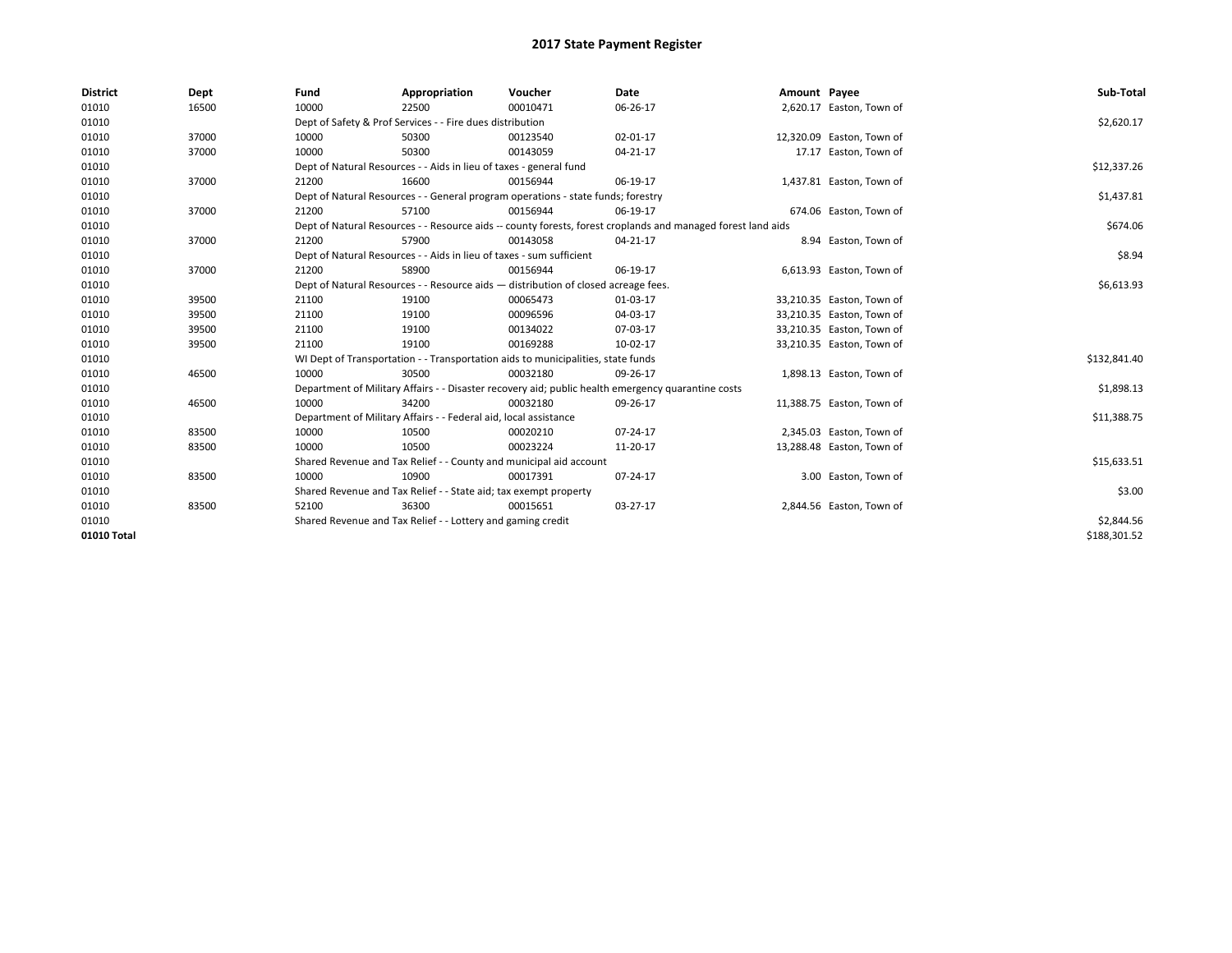| <b>District</b> | Dept  | Fund                                                                  | Appropriation                                                                      | Voucher    | Date                                                                                                         | Amount Payee |                           | Sub-Total    |
|-----------------|-------|-----------------------------------------------------------------------|------------------------------------------------------------------------------------|------------|--------------------------------------------------------------------------------------------------------------|--------------|---------------------------|--------------|
| 01012           | 16500 | 10000                                                                 | 22500                                                                              | 00010472   | 06-27-17                                                                                                     |              | 5,396.22 Town Of Jackson  |              |
| 01012           |       |                                                                       | Dept of Safety & Prof Services - - Fire dues distribution                          |            |                                                                                                              |              |                           | \$5,396.22   |
| 01012           | 37000 | 10000                                                                 | 50300                                                                              | 00123535   | 02-01-17                                                                                                     |              | 1.196.38 Town Of Jackson  |              |
| 01012           | 37000 | 10000                                                                 | 50300                                                                              | 00142751   | 04-21-17                                                                                                     |              | 368.21 Town Of Jackson    |              |
| 01012           |       |                                                                       | Dept of Natural Resources - - Aids in lieu of taxes - general fund                 |            |                                                                                                              |              |                           | \$1,564.59   |
| 01012           | 37000 | 21200                                                                 | 16600                                                                              | 00156945   | 06-19-17                                                                                                     |              | 1,418.65 Town Of Jackson  |              |
| 01012           |       |                                                                       | Dept of Natural Resources - - General program operations - state funds; forestry   |            |                                                                                                              |              |                           | \$1,418.65   |
| 01012           | 37000 | 21200                                                                 | 57100                                                                              | 00156945   | 06-19-17                                                                                                     |              | 658.93 Town Of Jackson    |              |
| 01012           |       |                                                                       |                                                                                    |            | Dept of Natural Resources - - Resource aids -- county forests, forest croplands and managed forest land aids |              |                           | \$658.93     |
| 01012           | 37000 | 21200                                                                 | 57900                                                                              | 00142752   | 04-21-17                                                                                                     |              | 74.49 Town Of Jackson     |              |
| 01012           |       |                                                                       | Dept of Natural Resources - - Aids in lieu of taxes - sum sufficient               |            |                                                                                                              |              |                           | \$74.49      |
| 01012           | 37000 | 21200                                                                 | 58900                                                                              | 00156945   | 06-19-17                                                                                                     |              | 6,525.79 Town Of Jackson  |              |
| 01012           |       |                                                                       | Dept of Natural Resources - - Resource aids - distribution of closed acreage fees. |            |                                                                                                              |              |                           | \$6,525.79   |
| 01012           | 39500 | 21100                                                                 | 19100                                                                              | 00065474   | 01-03-17                                                                                                     |              | 34,246.60 Town Of Jackson |              |
| 01012           | 39500 | 21100                                                                 | 19100                                                                              | 00096597   | 04-03-17                                                                                                     |              | 34,246.60 Town Of Jackson |              |
| 01012           | 39500 | 21100                                                                 | 19100                                                                              | 00134023   | 07-03-17                                                                                                     |              | 34,246.60 Town Of Jackson |              |
| 01012           | 39500 | 21100                                                                 | 19100                                                                              | 00169289   | 10-02-17                                                                                                     |              | 34,246.62 Town Of Jackson |              |
| 01012           |       |                                                                       | WI Dept of Transportation - - Transportation aids to municipalities, state funds   |            |                                                                                                              |              |                           | \$136,986.42 |
| 01012           | 83500 | 10000                                                                 | 10500                                                                              | 00020211   | 07-24-17                                                                                                     |              | 1,439.10 Town Of Jackson  |              |
| 01012           | 83500 | 10000                                                                 | 10500                                                                              | 00023225   | 11-20-17                                                                                                     |              | 8,154.91 Town Of Jackson  |              |
| 01012           |       |                                                                       | Shared Revenue and Tax Relief - - County and municipal aid account                 |            |                                                                                                              |              |                           | \$9,594.01   |
| 01012           | 83500 | 10000                                                                 | 10900                                                                              | 00017392   | 07-24-17                                                                                                     |              | 9.00 Town Of Jackson      |              |
| 01012           |       |                                                                       | Shared Revenue and Tax Relief - - State aid; tax exempt property                   |            |                                                                                                              |              |                           | \$9.00       |
| 01012           | 83500 | 10000                                                                 | 11000                                                                              | 00020211   | 07-24-17                                                                                                     |              | 177.83 Town Of Jackson    |              |
| 01012           | 83500 | 10000                                                                 | 11000                                                                              | 00023225   | 11-20-17                                                                                                     |              | 990.87 Town Of Jackson    |              |
| 01012           |       | Shared Revenue and Tax Relief - - Public utility distribution account |                                                                                    | \$1,168.70 |                                                                                                              |              |                           |              |
| 01012 Total     |       |                                                                       |                                                                                    |            |                                                                                                              |              |                           | \$163,396.80 |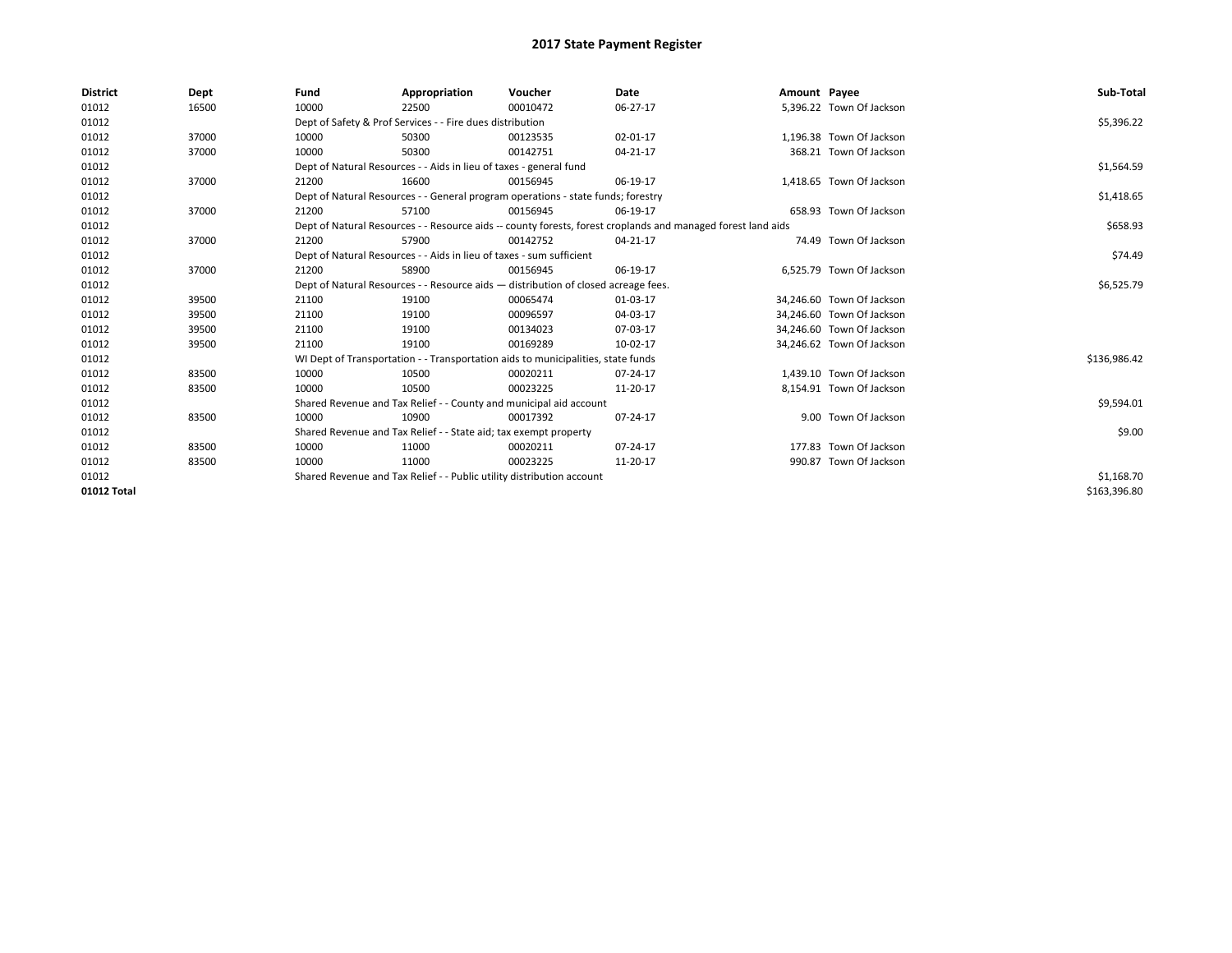| <b>District</b> | Dept  | Fund                                                               | Appropriation                                                        | Voucher                                                                            | Date                                                                                                         | Amount Payee |                         | Sub-Total    |
|-----------------|-------|--------------------------------------------------------------------|----------------------------------------------------------------------|------------------------------------------------------------------------------------|--------------------------------------------------------------------------------------------------------------|--------------|-------------------------|--------------|
| 01014           | 16500 | 10000                                                              | 22500                                                                | 00010473                                                                           | 06-26-17                                                                                                     |              | 1,237.89 Town Of Leola  |              |
| 01014           |       |                                                                    | Dept of Safety & Prof Services - - Fire dues distribution            |                                                                                    |                                                                                                              |              |                         | \$1,237.89   |
| 01014           | 37000 | 10000                                                              | 50300                                                                | 00123537                                                                           | 02-01-17                                                                                                     |              | 4,922.41 Town Of Leola  |              |
| 01014           | 37000 | 10000                                                              | 50300                                                                | 00123538                                                                           | 02-01-17                                                                                                     |              | 12,698.31 Town Of Leola |              |
| 01014           | 37000 | 10000                                                              | 50300                                                                | 00143002                                                                           | 04-21-17                                                                                                     |              | 255.45 Town Of Leola    |              |
| 01014           | 37000 | 10000                                                              | 50300                                                                | 00143005                                                                           | 04-21-17                                                                                                     |              | 514.41 Town Of Leola    |              |
| 01014           |       | Dept of Natural Resources - - Aids in lieu of taxes - general fund |                                                                      | \$18,390.58                                                                        |                                                                                                              |              |                         |              |
| 01014           | 37000 | 21200                                                              | 16600                                                                | 00156946                                                                           | 06-19-17                                                                                                     |              | 810.31 Town Of Leola    |              |
| 01014           |       |                                                                    |                                                                      | Dept of Natural Resources - - General program operations - state funds; forestry   |                                                                                                              |              |                         | \$810.31     |
| 01014           | 37000 | 21200                                                              | 57100                                                                | 00156946                                                                           | 06-19-17                                                                                                     |              | 386.87 Town Of Leola    |              |
| 01014           |       |                                                                    |                                                                      |                                                                                    | Dept of Natural Resources - - Resource aids -- county forests, forest croplands and managed forest land aids |              |                         | \$386.87     |
| 01014           | 37000 | 21200                                                              | 57900                                                                | 00143003                                                                           | 04-21-17                                                                                                     |              | 36.80 Town Of Leola     |              |
| 01014           | 37000 | 21200                                                              | 57900                                                                | 00143004                                                                           | 04-21-17                                                                                                     |              | 492.80 Town Of Leola    |              |
| 01014           |       |                                                                    | Dept of Natural Resources - - Aids in lieu of taxes - sum sufficient |                                                                                    |                                                                                                              |              |                         | \$529.60     |
| 01014           | 37000 | 21200                                                              | 58900                                                                | 00156946                                                                           | 06-19-17                                                                                                     |              | 3,727.41 Town Of Leola  |              |
| 01014           |       |                                                                    |                                                                      | Dept of Natural Resources - - Resource aids - distribution of closed acreage fees. |                                                                                                              |              |                         | \$3,727.41   |
| 01014           | 39500 | 21100                                                              | 19100                                                                | 00065475                                                                           | 01-03-17                                                                                                     |              | 25,449.61 Town Of Leola |              |
| 01014           | 39500 | 21100                                                              | 19100                                                                | 00096598                                                                           | 04-03-17                                                                                                     |              | 25,449.61 Town Of Leola |              |
| 01014           | 39500 | 21100                                                              | 19100                                                                | 00134024                                                                           | 07-03-17                                                                                                     |              | 25.449.61 Town Of Leola |              |
| 01014           | 39500 | 21100                                                              | 19100                                                                | 00169290                                                                           | 10-02-17                                                                                                     |              | 25,449.63 Town Of Leola |              |
| 01014           |       |                                                                    |                                                                      | WI Dept of Transportation - - Transportation aids to municipalities, state funds   |                                                                                                              |              |                         | \$101,798.46 |
| 01014           | 83500 | 10000                                                              | 10500                                                                | 00020212                                                                           | 07-24-17                                                                                                     |              | 1,333.42 Town Of Leola  |              |
| 01014           | 83500 | 10000                                                              | 10500                                                                | 00023226                                                                           | 11-20-17                                                                                                     |              | 7,556.02 Town Of Leola  |              |
| 01014           |       |                                                                    | Shared Revenue and Tax Relief - - County and municipal aid account   |                                                                                    |                                                                                                              |              |                         | \$8,889.44   |
| 01014           | 83500 | 10000                                                              | 10900                                                                | 00017393                                                                           | 07-24-17                                                                                                     |              | 2.00 Town Of Leola      |              |
| 01014           |       |                                                                    | Shared Revenue and Tax Relief - - State aid; tax exempt property     |                                                                                    |                                                                                                              |              |                         | \$2.00       |
| 01014           | 83500 | 10000                                                              | 50100                                                                | 00015145                                                                           | 01-31-17                                                                                                     |              | 355.87 Town Of Leola    |              |
| 01014           |       |                                                                    | Shared Revenue and Tax Relief - - Payments for municipal services    |                                                                                    |                                                                                                              |              |                         | \$355.87     |
| 01014 Total     |       |                                                                    |                                                                      |                                                                                    |                                                                                                              |              |                         | \$136,128.43 |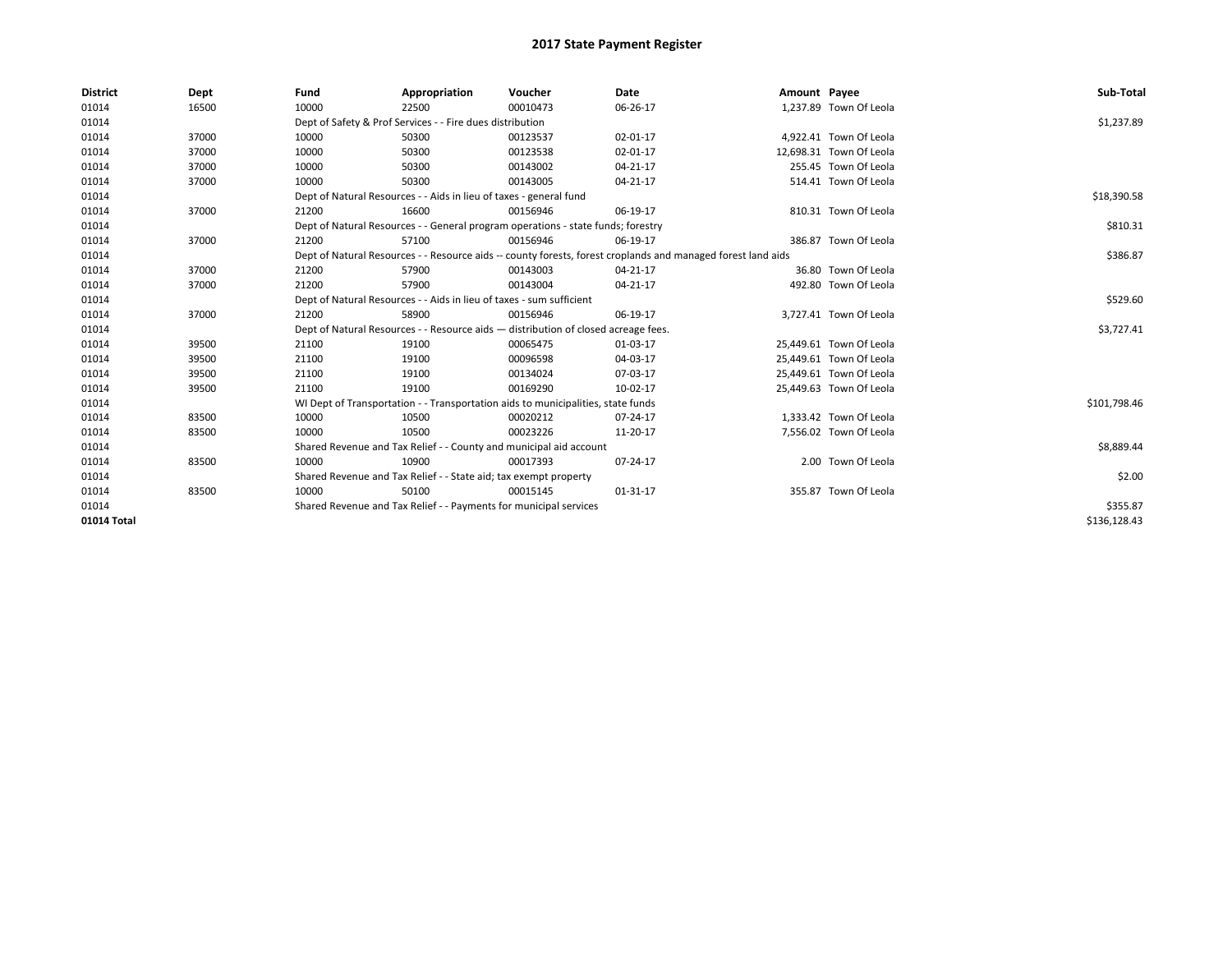| <b>District</b> | <b>Dept</b> | Fund                                                                  | Appropriation                                                                                                | Voucher                                                                            | Date     | Amount Payee |                           | Sub-Total    |  |  |
|-----------------|-------------|-----------------------------------------------------------------------|--------------------------------------------------------------------------------------------------------------|------------------------------------------------------------------------------------|----------|--------------|---------------------------|--------------|--|--|
| 01016           | 16500       | 10000                                                                 | 22500                                                                                                        | 00010474                                                                           | 06-26-17 |              | 1,110.93 Town Of Lincoln  |              |  |  |
| 01016           |             |                                                                       | Dept of Safety & Prof Services - - Fire dues distribution                                                    |                                                                                    |          |              |                           | \$1,110.93   |  |  |
| 01016           | 37000       | 10000                                                                 | 50300                                                                                                        | 00142974                                                                           | 04-21-17 |              | 40.00 Town Of Lincoln     |              |  |  |
| 01016           |             |                                                                       | Dept of Natural Resources - - Aids in lieu of taxes - general fund                                           |                                                                                    |          |              |                           |              |  |  |
| 01016           | 37000       | 21200                                                                 | 16600                                                                                                        | 00156947                                                                           | 06-19-17 |              | 1.503.67 Town Of Lincoln  |              |  |  |
| 01016           |             |                                                                       | Dept of Natural Resources - - General program operations - state funds; forestry                             |                                                                                    |          |              |                           |              |  |  |
| 01016           | 37000       | 21200                                                                 | 57100                                                                                                        | 00156947                                                                           | 06-19-17 |              | 773.95 Town Of Lincoln    |              |  |  |
| 01016           |             |                                                                       | Dept of Natural Resources - - Resource aids -- county forests, forest croplands and managed forest land aids |                                                                                    | \$773.95 |              |                           |              |  |  |
| 01016           | 37000       | 21200                                                                 | 57900                                                                                                        | 00142975                                                                           | 04-21-17 |              | 158.40 Town Of Lincoln    |              |  |  |
| 01016           |             |                                                                       | Dept of Natural Resources - - Aids in lieu of taxes - sum sufficient                                         |                                                                                    |          |              |                           | \$158.40     |  |  |
| 01016           | 37000       | 21200                                                                 | 58900                                                                                                        | 00156947                                                                           | 06-19-17 |              | 6.916.90 Town Of Lincoln  |              |  |  |
| 01016           |             |                                                                       |                                                                                                              | Dept of Natural Resources - - Resource aids - distribution of closed acreage fees. |          |              |                           | \$6,916.90   |  |  |
| 01016           | 39500       | 21100                                                                 | 19100                                                                                                        | 00065476                                                                           | 01-03-17 |              | 23.516.17 Town Of Lincoln |              |  |  |
| 01016           | 39500       | 21100                                                                 | 19100                                                                                                        | 00096599                                                                           | 04-03-17 |              | 23.516.17 Town Of Lincoln |              |  |  |
| 01016           | 39500       | 21100                                                                 | 19100                                                                                                        | 00134025                                                                           | 07-03-17 |              | 23.516.17 Town Of Lincoln |              |  |  |
| 01016           | 39500       | 21100                                                                 | 19100                                                                                                        | 00169291                                                                           | 10-02-17 |              | 23.516.17 Town Of Lincoln |              |  |  |
| 01016           |             |                                                                       |                                                                                                              | WI Dept of Transportation - - Transportation aids to municipalities, state funds   |          |              |                           | \$94,064.68  |  |  |
| 01016           | 83500       | 10000                                                                 | 10500                                                                                                        | 00020213                                                                           | 07-24-17 |              | 1.654.82 Town Of Lincoln  |              |  |  |
| 01016           | 83500       | 10000                                                                 | 10500                                                                                                        | 00023227                                                                           | 11-20-17 |              | 9.377.30 Town Of Lincoln  |              |  |  |
| 01016           |             |                                                                       | Shared Revenue and Tax Relief - - County and municipal aid account                                           |                                                                                    |          |              |                           | \$11,032.12  |  |  |
| 01016           | 83500       | 10000                                                                 | 11000                                                                                                        | 00020213                                                                           | 07-24-17 |              | 438.52 Town Of Lincoln    |              |  |  |
| 01016           | 83500       | 10000                                                                 | 11000                                                                                                        | 00023227                                                                           | 11-20-17 |              | 2.464.87 Town Of Lincoln  |              |  |  |
| 01016           |             | Shared Revenue and Tax Relief - - Public utility distribution account |                                                                                                              | \$2,903.39                                                                         |          |              |                           |              |  |  |
| 01016 Total     |             |                                                                       |                                                                                                              |                                                                                    |          |              |                           | \$118,504.04 |  |  |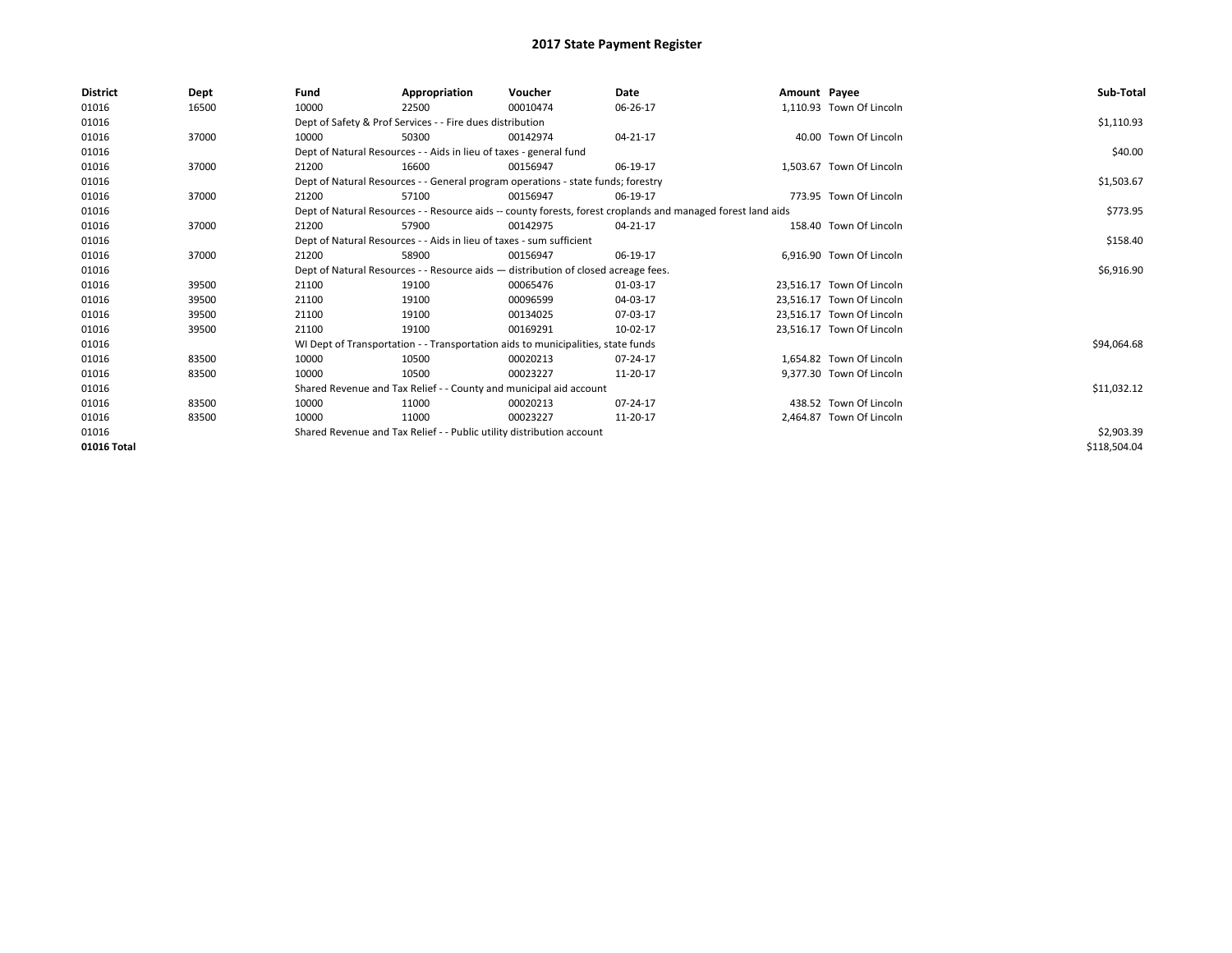| <b>District</b> | Dept  | Fund                                                                                                         | Appropriation                                                                      | Voucher    | Date     | Amount Payee |                          | Sub-Total    |  |  |  |
|-----------------|-------|--------------------------------------------------------------------------------------------------------------|------------------------------------------------------------------------------------|------------|----------|--------------|--------------------------|--------------|--|--|--|
| 01018           | 16500 | 10000                                                                                                        | 22500                                                                              | 00010475   | 06-26-17 |              | 2,905.64 Town Of Monroe  |              |  |  |  |
| 01018           |       |                                                                                                              | Dept of Safety & Prof Services - - Fire dues distribution                          |            |          |              |                          | \$2,905.64   |  |  |  |
| 01018           | 37000 | 21200                                                                                                        | 16600                                                                              | 00156948   | 06-19-17 |              | 1,015.30 Town Of Monroe  |              |  |  |  |
| 01018           |       | Dept of Natural Resources - - General program operations - state funds; forestry                             |                                                                                    | \$1,015.30 |          |              |                          |              |  |  |  |
| 01018           | 37000 | 21200                                                                                                        | 57100                                                                              | 00156948   | 06-19-17 |              | 1,140.13 Town Of Monroe  |              |  |  |  |
| 01018           |       | Dept of Natural Resources - - Resource aids -- county forests, forest croplands and managed forest land aids |                                                                                    | \$1,140.13 |          |              |                          |              |  |  |  |
| 01018           | 37000 | 21200                                                                                                        | 58900                                                                              | 00156948   | 06-19-17 |              | 4,670.36 Town Of Monroe  |              |  |  |  |
| 01018           |       |                                                                                                              | Dept of Natural Resources - - Resource aids - distribution of closed acreage fees. |            |          |              |                          |              |  |  |  |
| 01018           | 39500 | 21100                                                                                                        | 19100                                                                              | 00065477   | 01-03-17 |              | 24,431.19 Town Of Monroe |              |  |  |  |
| 01018           | 39500 | 21100                                                                                                        | 19100                                                                              | 00096600   | 04-03-17 |              | 24,431.19 Town Of Monroe |              |  |  |  |
| 01018           | 39500 | 21100                                                                                                        | 19100                                                                              | 00134026   | 07-03-17 |              | 24,431.19 Town Of Monroe |              |  |  |  |
| 01018           | 39500 | 21100                                                                                                        | 19100                                                                              | 00169292   | 10-02-17 |              | 24,431.19 Town Of Monroe |              |  |  |  |
| 01018           |       |                                                                                                              | WI Dept of Transportation - - Transportation aids to municipalities, state funds   |            |          |              |                          | \$97,724.76  |  |  |  |
| 01018           | 83500 | 10000                                                                                                        | 10500                                                                              | 00020214   | 07-24-17 |              | 748.56 Town Of Monroe    |              |  |  |  |
| 01018           | 83500 | 10000                                                                                                        | 10500                                                                              | 00023228   | 11-20-17 |              | 4,241.82 Town Of Monroe  |              |  |  |  |
| 01018           |       |                                                                                                              | Shared Revenue and Tax Relief - - County and municipal aid account                 |            |          |              |                          | \$4,990.38   |  |  |  |
| 01018           | 83500 | 10000                                                                                                        | 10900                                                                              | 00017394   | 07-24-17 |              | 24.00 Town Of Monroe     |              |  |  |  |
| 01018           |       |                                                                                                              | Shared Revenue and Tax Relief - - State aid; tax exempt property                   |            |          |              |                          | \$24.00      |  |  |  |
| 01018           | 83500 | 10000                                                                                                        | 11000                                                                              | 00020214   | 07-24-17 |              | 555.82 Town Of Monroe    |              |  |  |  |
| 01018           | 83500 | 10000                                                                                                        | 11000                                                                              | 00023228   | 11-20-17 |              | 3,148.33 Town Of Monroe  |              |  |  |  |
| 01018           |       |                                                                                                              | Shared Revenue and Tax Relief - - Public utility distribution account              |            |          |              |                          | \$3,704.15   |  |  |  |
| 01018 Total     |       |                                                                                                              |                                                                                    |            |          |              |                          | \$116,174.72 |  |  |  |
|                 |       |                                                                                                              |                                                                                    |            |          |              |                          |              |  |  |  |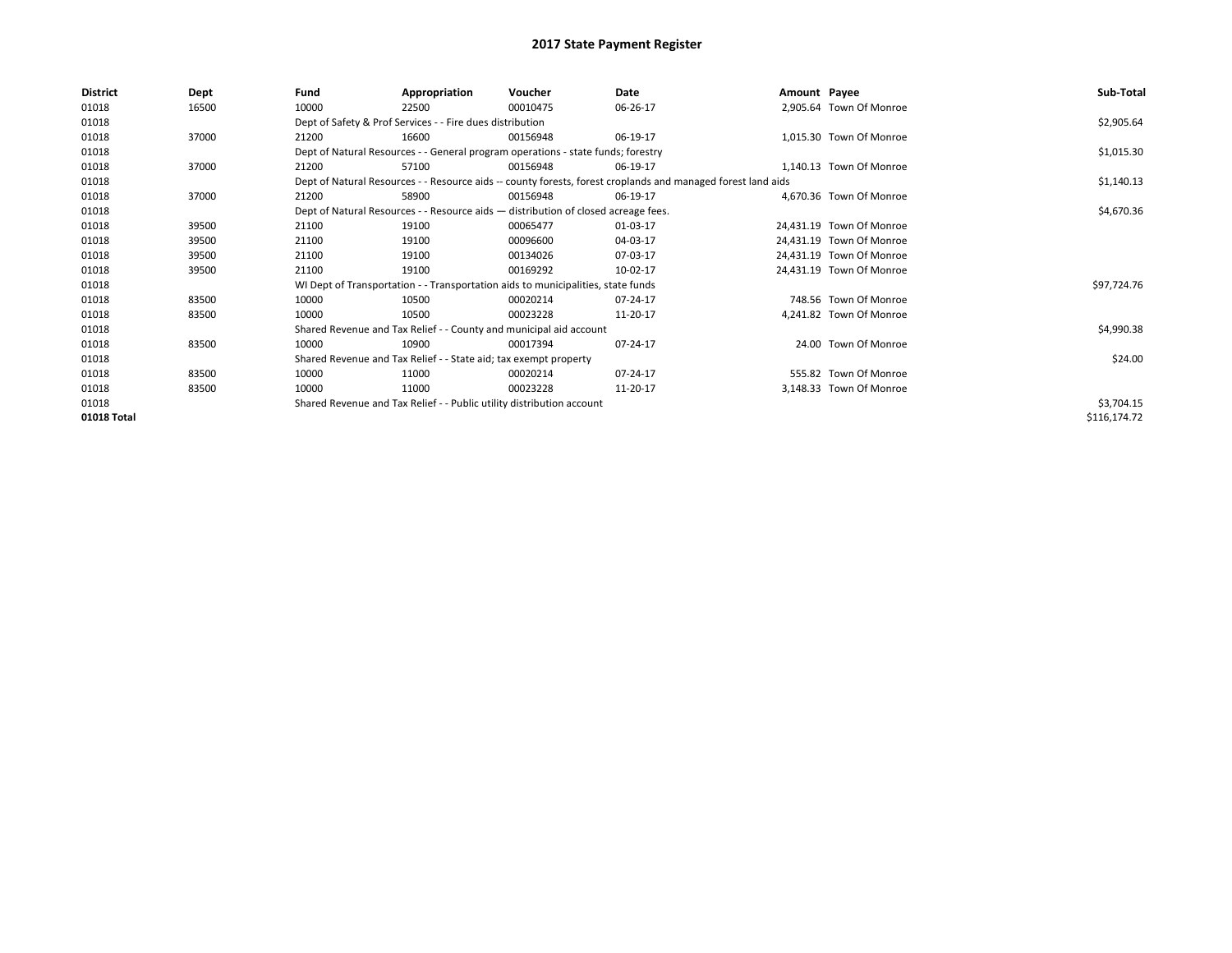| <b>District</b> | Dept  | Fund  | Appropriation                                                                      | Voucher  | Date                                                                                                         | Amount Payee |                               | Sub-Total    |  |  |  |
|-----------------|-------|-------|------------------------------------------------------------------------------------|----------|--------------------------------------------------------------------------------------------------------------|--------------|-------------------------------|--------------|--|--|--|
| 01020           | 16500 | 10000 | 22500                                                                              | 00010476 | 06-27-17                                                                                                     |              | 3,317.16 Town Of New Chester  |              |  |  |  |
| 01020           |       |       | Dept of Safety & Prof Services - - Fire dues distribution                          |          |                                                                                                              |              |                               | \$3,317.16   |  |  |  |
| 01020           | 37000 | 10000 | 50300                                                                              | 00123536 | 02-01-17                                                                                                     |              | 3,238.35 Town Of New Chester  |              |  |  |  |
| 01020           | 37000 | 10000 | 50300                                                                              | 00142993 | $04 - 21 - 17$                                                                                               |              | 22.23 Town Of New Chester     |              |  |  |  |
| 01020           | 37000 | 10000 | 50300                                                                              | 00142994 | 04-21-17                                                                                                     |              | 52.48 Town Of New Chester     |              |  |  |  |
| 01020           | 37000 | 10000 | 50300                                                                              | 00142996 | 04-21-17                                                                                                     |              | 49.25 Town Of New Chester     |              |  |  |  |
| 01020           |       |       | Dept of Natural Resources - - Aids in lieu of taxes - general fund                 |          |                                                                                                              |              |                               |              |  |  |  |
| 01020           | 37000 | 21200 | 16600                                                                              | 00156949 | 06-20-17                                                                                                     |              | 1.166.95 Town Of New Chester  |              |  |  |  |
| 01020           |       |       | Dept of Natural Resources - - General program operations - state funds; forestry   |          |                                                                                                              |              |                               | \$1,166.95   |  |  |  |
| 01020           | 37000 | 21200 | 57100                                                                              | 00156949 | 06-20-17                                                                                                     |              | 616.44 Town Of New Chester    |              |  |  |  |
| 01020           |       |       |                                                                                    |          | Dept of Natural Resources - - Resource aids -- county forests, forest croplands and managed forest land aids |              |                               | \$616.44     |  |  |  |
| 01020           | 37000 | 21200 | 57900                                                                              | 00142995 | 04-21-17                                                                                                     |              | 111.62 Town Of New Chester    |              |  |  |  |
| 01020           |       |       | Dept of Natural Resources - - Aids in lieu of taxes - sum sufficient               |          |                                                                                                              |              |                               |              |  |  |  |
| 01020           | 37000 | 21200 | 58900                                                                              | 00156949 | 06-20-17                                                                                                     |              | 5,367.95 Town Of New Chester  |              |  |  |  |
| 01020           |       |       | Dept of Natural Resources - - Resource aids - distribution of closed acreage fees. |          |                                                                                                              |              |                               |              |  |  |  |
| 01020           | 39500 | 21100 | 19100                                                                              | 00065478 | 01-03-17                                                                                                     |              | 31.163.80 Town Of New Chester |              |  |  |  |
| 01020           | 39500 | 21100 | 19100                                                                              | 00096601 | 04-03-17                                                                                                     |              | 31.163.80 Town Of New Chester |              |  |  |  |
| 01020           | 39500 | 21100 | 19100                                                                              | 00134027 | 07-03-17                                                                                                     |              | 31.163.80 Town Of New Chester |              |  |  |  |
| 01020           | 39500 | 21100 | 19100                                                                              | 00169293 | 10-02-17                                                                                                     |              | 31,163.82 Town Of New Chester |              |  |  |  |
| 01020           |       |       | WI Dept of Transportation - - Transportation aids to municipalities, state funds   |          |                                                                                                              |              |                               | \$124,655.22 |  |  |  |
| 01020           | 83500 | 10000 | 10500                                                                              | 00020215 | 07-24-17                                                                                                     |              | 12,336.75 Town Of New Chester |              |  |  |  |
| 01020           | 83500 | 10000 | 10500                                                                              | 00023229 | 11-20-17                                                                                                     |              | 69,908.23 Town Of New Chester |              |  |  |  |
| 01020           |       |       | Shared Revenue and Tax Relief - - County and municipal aid account                 |          |                                                                                                              |              |                               | \$82,244.98  |  |  |  |
| 01020           | 83500 | 10000 | 10900                                                                              | 00017395 | 07-24-17                                                                                                     |              | 32.00 Town Of New Chester     |              |  |  |  |
| 01020           |       |       | Shared Revenue and Tax Relief - - State aid; tax exempt property                   |          |                                                                                                              |              |                               | \$32.00      |  |  |  |
| 01020           | 83500 | 10000 | 11000                                                                              | 00020215 | 07-24-17                                                                                                     |              | 472.82 Town Of New Chester    |              |  |  |  |
| 01020           | 83500 | 10000 | 11000                                                                              | 00023229 | 11-20-17                                                                                                     |              | 2,590.86 Town Of New Chester  |              |  |  |  |
| 01020           |       |       | Shared Revenue and Tax Relief - - Public utility distribution account              |          |                                                                                                              |              |                               | \$3,063.68   |  |  |  |
| 01020           | 83500 | 10000 | 50100                                                                              | 00015146 | $01 - 31 - 17$                                                                                               |              | 66.49 Town Of New Chester     |              |  |  |  |
| 01020           |       |       | Shared Revenue and Tax Relief - - Payments for municipal services                  |          |                                                                                                              |              |                               | \$66.49      |  |  |  |
| 01020 Total     |       |       |                                                                                    |          |                                                                                                              |              |                               | \$224,004.80 |  |  |  |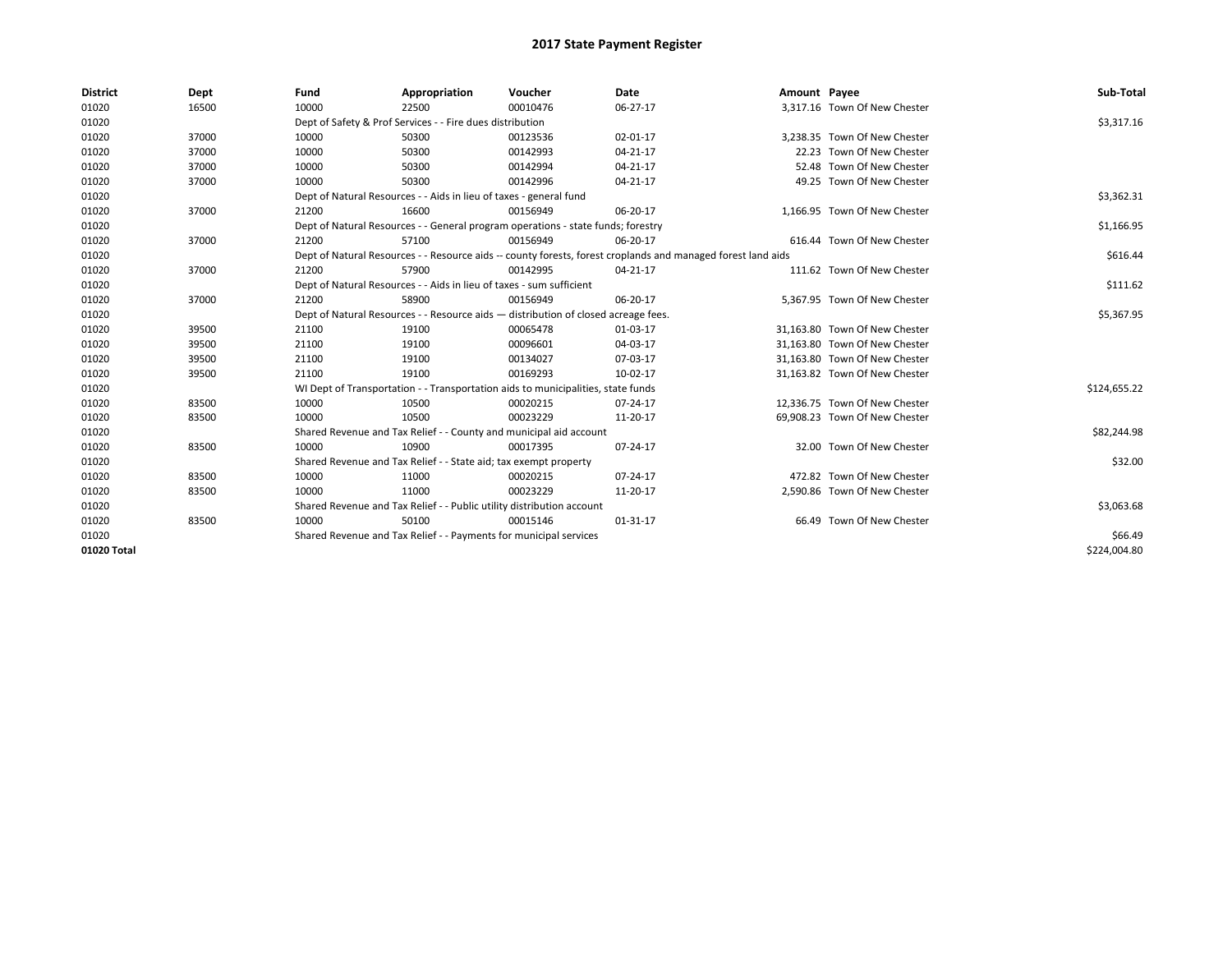| <b>District</b> | Dept  | Fund                                                        | Appropriation                                                                                                | Voucher    | Date     | Amount Payee |                             | Sub-Total    |
|-----------------|-------|-------------------------------------------------------------|--------------------------------------------------------------------------------------------------------------|------------|----------|--------------|-----------------------------|--------------|
| 01022           | 16500 | 10000                                                       | 22500                                                                                                        | 00010477   | 06-26-17 |              | 1,800.41 Town Of New Haven  |              |
| 01022           |       |                                                             | Dept of Safety & Prof Services - - Fire dues distribution                                                    |            |          |              |                             | \$1,800.41   |
| 01022           | 37000 | 10000                                                       | 50300                                                                                                        | 00123539   | 02-01-17 |              | 71.73 Town Of New Haven     |              |
| 01022           | 37000 | 10000                                                       | 50300                                                                                                        | 00143043   | 04-21-17 |              | 243.50 Town Of New Haven    |              |
| 01022           |       |                                                             | Dept of Natural Resources - - Aids in lieu of taxes - general fund                                           |            |          |              |                             | \$315.23     |
| 01022           | 37000 | 21200                                                       | 16600                                                                                                        | 00156950   | 06-19-17 |              | 1.455.48 Town Of New Haven  |              |
| 01022           |       |                                                             | Dept of Natural Resources - - General program operations - state funds; forestry                             |            |          |              |                             | \$1,455.48   |
| 01022           | 37000 | 21200                                                       | 57100                                                                                                        | 00156950   | 06-19-17 |              | 668.75 Town Of New Haven    |              |
| 01022           |       |                                                             | Dept of Natural Resources - - Resource aids -- county forests, forest croplands and managed forest land aids |            | \$668.75 |              |                             |              |
| 01022           | 37000 | 21200                                                       | 58900                                                                                                        | 00156950   | 06-19-17 |              | 6.695.23 Town Of New Haven  |              |
| 01022           |       |                                                             | Dept of Natural Resources - - Resource aids - distribution of closed acreage fees.                           |            |          |              |                             | \$6,695.23   |
| 01022           | 39500 | 21100                                                       | 19100                                                                                                        | 00065479   | 01-03-17 |              | 19.399.62 Town Of New Haven |              |
| 01022           | 39500 | 21100                                                       | 19100                                                                                                        | 00096602   | 04-03-17 |              | 19.399.62 Town Of New Haven |              |
| 01022           | 39500 | 21100                                                       | 19100                                                                                                        | 00134028   | 07-03-17 |              | 19.399.62 Town Of New Haven |              |
| 01022           | 39500 | 21100                                                       | 19100                                                                                                        | 00169294   | 10-02-17 |              | 19.399.62 Town Of New Haven |              |
| 01022           |       |                                                             | WI Dept of Transportation - - Transportation aids to municipalities, state funds                             |            |          |              |                             | \$77,598.48  |
| 01022           | 83500 | 10000                                                       | 10500                                                                                                        | 00020216   | 07-24-17 |              | 2.104.85 Town Of New Haven  |              |
| 01022           | 83500 | 10000                                                       | 10500                                                                                                        | 00023230   | 11-20-17 |              | 11.927.48 Town Of New Haven |              |
| 01022           |       |                                                             | Shared Revenue and Tax Relief - - County and municipal aid account                                           |            |          |              |                             | \$14,032.33  |
| 01022           | 83500 | 10000                                                       | 10900                                                                                                        | 00017396   | 07-24-17 |              | 7.00 Town Of New Haven      |              |
| 01022           |       |                                                             | Shared Revenue and Tax Relief - - State aid; tax exempt property                                             |            |          |              |                             | \$7.00       |
| 01022           | 83500 | 52100                                                       | 36300                                                                                                        | 00015652   | 03-27-17 |              | 2.056.00 Town Of New Haven  |              |
| 01022           |       | Shared Revenue and Tax Relief - - Lottery and gaming credit |                                                                                                              | \$2,056.00 |          |              |                             |              |
| 01022 Total     |       |                                                             |                                                                                                              |            |          |              |                             | \$104,628.91 |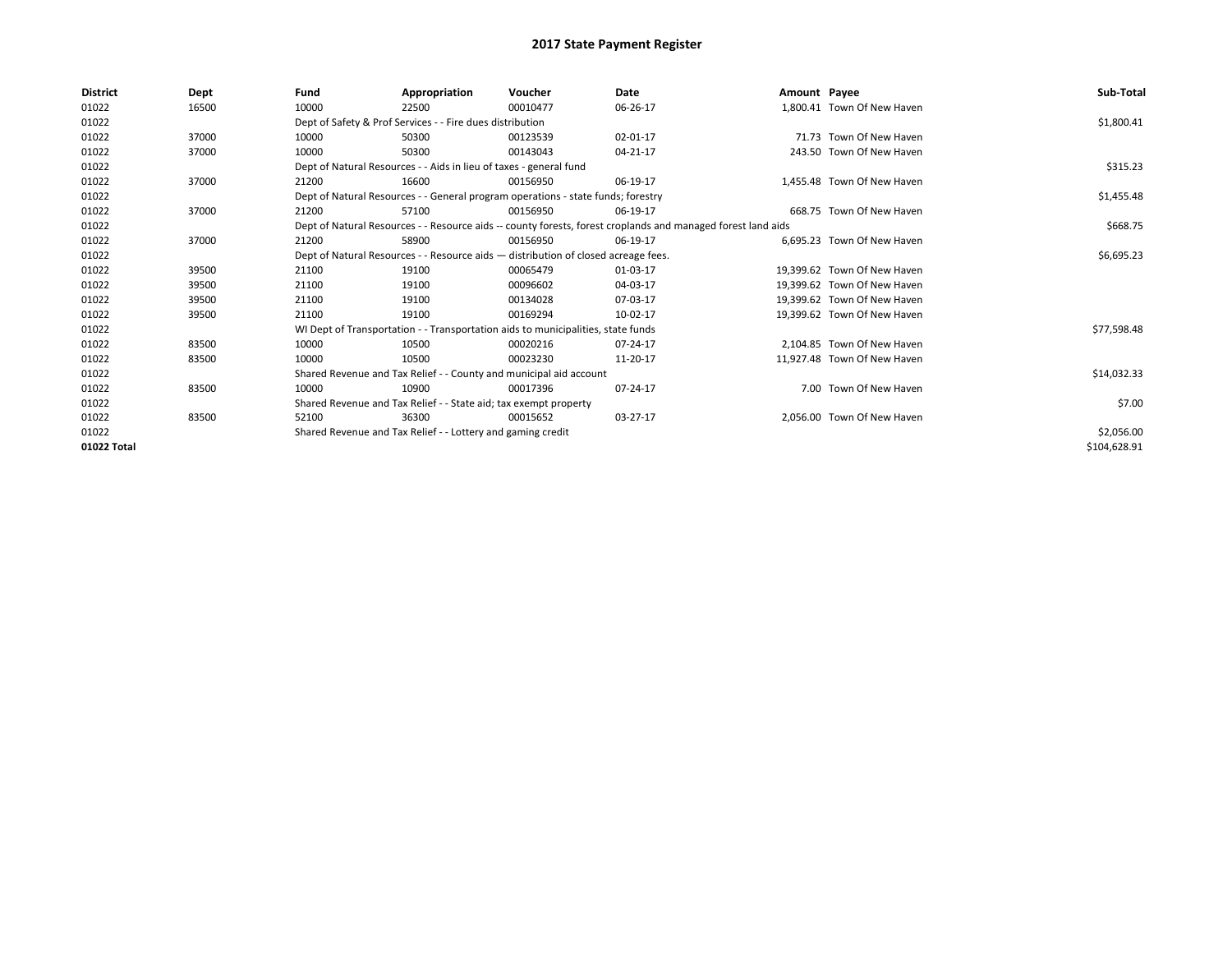| <b>District</b> | Dept  | Fund                                                                  | Appropriation                                                                                                | Voucher  | Date     | Amount Payee |                           | Sub-Total    |  |  |  |
|-----------------|-------|-----------------------------------------------------------------------|--------------------------------------------------------------------------------------------------------------|----------|----------|--------------|---------------------------|--------------|--|--|--|
| 01024           | 16500 | 10000                                                                 | 22500                                                                                                        | 00010478 | 06-26-17 |              | 4,300.19 Town Of Preston  |              |  |  |  |
| 01024           |       |                                                                       | Dept of Safety & Prof Services - - Fire dues distribution                                                    |          |          |              |                           | \$4,300.19   |  |  |  |
| 01024           | 37000 | 10000                                                                 | 50300                                                                                                        | 00123530 | 01-31-17 |              | 9,644.32 Town Of Preston  |              |  |  |  |
| 01024           | 37000 | 10000                                                                 | 50300                                                                                                        | 00142464 | 04-21-17 |              | 427.36 Town Of Preston    |              |  |  |  |
| 01024           | 37000 | 10000                                                                 | 50300                                                                                                        | 00142465 | 04-21-17 |              | 178.79 Town Of Preston    |              |  |  |  |
| 01024           |       |                                                                       | Dept of Natural Resources - - Aids in lieu of taxes - general fund                                           |          |          |              |                           |              |  |  |  |
| 01024           | 37000 | 21200                                                                 | 16600                                                                                                        | 00156951 | 06-19-17 |              | 2,724.37 Town Of Preston  |              |  |  |  |
| 01024           |       |                                                                       | Dept of Natural Resources - - General program operations - state funds; forestry                             |          |          |              |                           | \$2,724.37   |  |  |  |
| 01024           | 37000 | 21200                                                                 | 57100                                                                                                        | 00156951 | 06-19-17 |              | 1,544.77 Town Of Preston  |              |  |  |  |
| 01024           |       |                                                                       | Dept of Natural Resources - - Resource aids -- county forests, forest croplands and managed forest land aids |          |          |              |                           | \$1,544.77   |  |  |  |
| 01024           | 37000 | 21200                                                                 | 57900                                                                                                        | 00142466 | 04-21-17 |              | 233.34 Town Of Preston    |              |  |  |  |
| 01024           |       |                                                                       | Dept of Natural Resources - - Aids in lieu of taxes - sum sufficient                                         |          |          |              |                           | \$233.34     |  |  |  |
| 01024           | 37000 | 21200                                                                 | 58900                                                                                                        | 00156951 | 06-19-17 |              | 12,532.09 Town Of Preston |              |  |  |  |
| 01024           |       |                                                                       | Dept of Natural Resources - - Resource aids - distribution of closed acreage fees.                           |          |          |              |                           |              |  |  |  |
| 01024           | 39500 | 21100                                                                 | 19100                                                                                                        | 00065480 | 01-03-17 |              | 39,685.54 Town Of Preston |              |  |  |  |
| 01024           | 39500 | 21100                                                                 | 19100                                                                                                        | 00096603 | 04-03-17 |              | 39.685.54 Town Of Preston |              |  |  |  |
| 01024           | 39500 | 21100                                                                 | 19100                                                                                                        | 00134029 | 07-03-17 |              | 39,685.54 Town Of Preston |              |  |  |  |
| 01024           | 39500 | 21100                                                                 | 19100                                                                                                        | 00169295 | 10-02-17 |              | 39,685.56 Town Of Preston |              |  |  |  |
| 01024           |       |                                                                       | WI Dept of Transportation - - Transportation aids to municipalities, state funds                             |          |          |              |                           | \$158,742.18 |  |  |  |
| 01024           | 46500 | 10000                                                                 | 30500                                                                                                        | 00033677 | 10-27-17 |              | 1,723.93 Town Of Preston  |              |  |  |  |
| 01024           |       |                                                                       | Department of Military Affairs - - Disaster recovery aid; public health emergency quarantine costs           |          |          |              |                           | \$1,723.93   |  |  |  |
| 01024           | 46500 | 10000                                                                 | 34200                                                                                                        | 00033677 | 10-27-17 |              | 10,343.58 Town Of Preston |              |  |  |  |
| 01024           |       |                                                                       | Department of Military Affairs - - Federal aid, local assistance                                             |          |          |              |                           | \$10,343.58  |  |  |  |
| 01024           | 83500 | 10000                                                                 | 10500                                                                                                        | 00020217 | 07-24-17 |              | 2,106.16 Town Of Preston  |              |  |  |  |
| 01024           | 83500 | 10000                                                                 | 10500                                                                                                        | 00023231 | 11-20-17 |              | 13,120.50 Town Of Preston |              |  |  |  |
| 01024           |       |                                                                       | Shared Revenue and Tax Relief - - County and municipal aid account                                           |          |          |              |                           | \$15,226.66  |  |  |  |
| 01024           | 83500 | 10000                                                                 | 10900                                                                                                        | 00017397 | 07-24-17 |              | 28.00 Town Of Preston     |              |  |  |  |
| 01024           |       | Shared Revenue and Tax Relief - - State aid; tax exempt property      |                                                                                                              | \$28.00  |          |              |                           |              |  |  |  |
| 01024           | 83500 | 10000                                                                 | 11000                                                                                                        | 00020217 | 07-24-17 |              | 0.03 Town Of Preston      |              |  |  |  |
| 01024           | 83500 | 10000                                                                 | 11000                                                                                                        | 00023231 | 11-20-17 |              | 0.18 Town Of Preston      |              |  |  |  |
| 01024           |       | Shared Revenue and Tax Relief - - Public utility distribution account |                                                                                                              | \$0.21   |          |              |                           |              |  |  |  |
| 01024 Total     |       |                                                                       |                                                                                                              |          |          |              |                           | \$217,649.79 |  |  |  |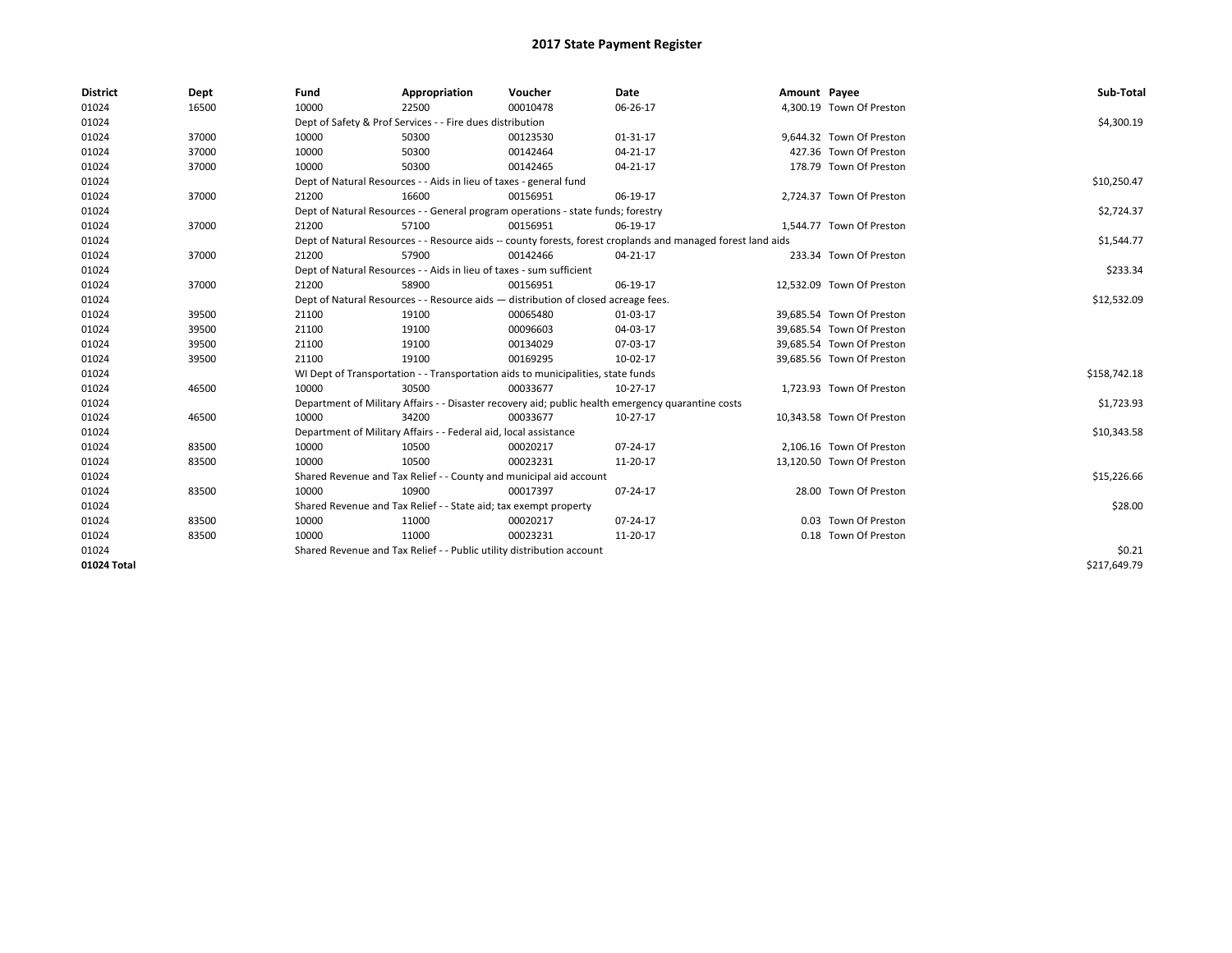| <b>District</b> | Dept  | Fund  | Appropriation                                                                                                | Voucher  | Date     | Amount Payee |                           | Sub-Total    |  |  |  |
|-----------------|-------|-------|--------------------------------------------------------------------------------------------------------------|----------|----------|--------------|---------------------------|--------------|--|--|--|
| 01026           | 16500 | 10000 | 22500                                                                                                        | 00010479 | 06-26-17 |              | 5,627.17 Town Of Quincy   |              |  |  |  |
| 01026           |       |       | Dept of Safety & Prof Services - - Fire dues distribution                                                    |          |          |              |                           | \$5,627.17   |  |  |  |
| 01026           | 37000 | 10000 | 50300                                                                                                        | 00123531 | 02-01-17 |              | 534.98 Town Of Quincy     |              |  |  |  |
| 01026           | 37000 | 10000 | 50300                                                                                                        | 00123532 | 02-01-17 |              | 127,334.76 Town Of Quincy |              |  |  |  |
| 01026           | 37000 | 10000 | 50300                                                                                                        | 00142479 | 04-21-17 |              | 90.22 Town Of Quincy      |              |  |  |  |
| 01026           |       |       | Dept of Natural Resources - - Aids in lieu of taxes - general fund                                           |          |          |              |                           |              |  |  |  |
| 01026           | 37000 | 21200 | 16600                                                                                                        | 00156952 | 06-19-17 |              | 1,138.91 Town Of Quincy   |              |  |  |  |
| 01026           |       |       | Dept of Natural Resources - - General program operations - state funds; forestry                             |          |          |              |                           | \$1,138.91   |  |  |  |
| 01026           | 37000 | 21200 | 57100                                                                                                        | 00156952 | 06-19-17 |              | 632.32 Town Of Quincy     |              |  |  |  |
| 01026           |       |       | Dept of Natural Resources - - Resource aids -- county forests, forest croplands and managed forest land aids |          |          |              |                           | \$632.32     |  |  |  |
| 01026           | 37000 | 21200 | 58900                                                                                                        | 00156952 | 06-19-17 |              | 5,238.99 Town Of Quincy   |              |  |  |  |
| 01026           |       |       | Dept of Natural Resources - - Resource aids - distribution of closed acreage fees.                           |          |          |              |                           |              |  |  |  |
| 01026           | 39500 | 21100 | 19100                                                                                                        | 00065481 | 01-03-17 |              | 40,737.00 Town Of Quincy  |              |  |  |  |
| 01026           | 39500 | 21100 | 19100                                                                                                        | 00096604 | 04-03-17 |              | 40,737.00 Town Of Quincy  |              |  |  |  |
| 01026           | 39500 | 21100 | 19100                                                                                                        | 00134030 | 07-03-17 |              | 40,737.00 Town Of Quincy  |              |  |  |  |
| 01026           | 39500 | 21100 | 19100                                                                                                        | 00169296 | 10-02-17 |              | 40,737.00 Town Of Quincy  |              |  |  |  |
| 01026           |       |       | WI Dept of Transportation - - Transportation aids to municipalities, state funds                             |          |          |              |                           | \$162,948.00 |  |  |  |
| 01026           | 83500 | 10000 | 10500                                                                                                        | 00020218 | 07-24-17 |              | 2,036.30 Town Of Quincy   |              |  |  |  |
| 01026           | 83500 | 10000 | 10500                                                                                                        | 00023232 | 11-20-17 |              | 11,539.01 Town Of Quincy  |              |  |  |  |
| 01026           |       |       | Shared Revenue and Tax Relief - - County and municipal aid account                                           |          |          |              |                           | \$13,575.31  |  |  |  |
| 01026           | 83500 | 10000 | 10900                                                                                                        | 00017398 | 07-24-17 |              | 41.00 Town Of Quincy      |              |  |  |  |
| 01026           |       |       | Shared Revenue and Tax Relief - - State aid; tax exempt property                                             |          |          |              |                           | \$41.00      |  |  |  |
| 01026           | 83500 | 10000 | 11000                                                                                                        | 00020218 | 07-24-17 |              | 4,048.29 Town Of Quincy   |              |  |  |  |
| 01026           | 83500 | 10000 | 11000                                                                                                        | 00023232 | 11-20-17 |              | 22,883.22 Town Of Quincy  |              |  |  |  |
| 01026           |       |       | Shared Revenue and Tax Relief - - Public utility distribution account                                        |          |          |              |                           | \$26,931.51  |  |  |  |
| 01026           | 83500 | 10000 | 50100                                                                                                        | 00015147 | 01-31-17 |              | 63.23 Town Of Quincy      |              |  |  |  |
| 01026           |       |       | Shared Revenue and Tax Relief - - Payments for municipal services                                            |          |          |              |                           | \$63.23      |  |  |  |
| 01026 Total     |       |       |                                                                                                              |          |          |              |                           | \$344.156.40 |  |  |  |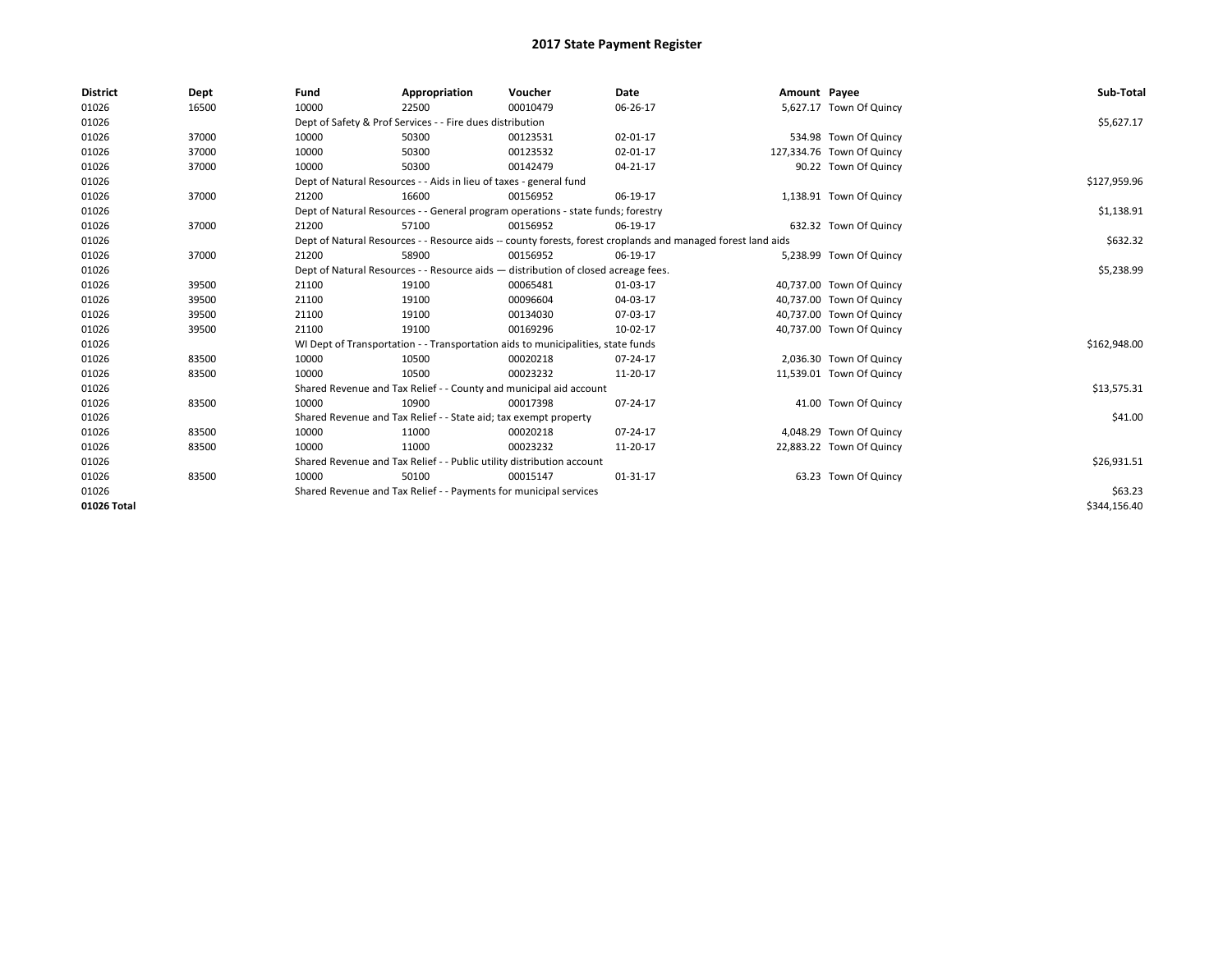| <b>District</b> | Dept  | Fund                                                                  | Appropriation                                                                                                | Voucher  | Date       | Amount Payee |                             | Sub-Total    |  |  |
|-----------------|-------|-----------------------------------------------------------------------|--------------------------------------------------------------------------------------------------------------|----------|------------|--------------|-----------------------------|--------------|--|--|
| 01028           | 16500 | 10000                                                                 | 22500                                                                                                        | 00010480 | $06-27-17$ |              | 851.21 Town Of Richfield    |              |  |  |
| 01028           |       |                                                                       | Dept of Safety & Prof Services - - Fire dues distribution                                                    |          |            |              |                             | \$851.21     |  |  |
| 01028           | 37000 | 10000                                                                 | 50300                                                                                                        | 00142458 | 04-21-17   |              | 10.62 Town Of Richfield     |              |  |  |
| 01028           |       |                                                                       | Dept of Natural Resources - - Aids in lieu of taxes - general fund                                           |          |            |              |                             |              |  |  |
| 01028           | 37000 | 21200                                                                 | 16600                                                                                                        | 00156953 | 06-19-17   |              | 1,873.94 Town Of Richfield  |              |  |  |
| 01028           |       |                                                                       | Dept of Natural Resources - - General program operations - state funds; forestry                             |          |            |              |                             |              |  |  |
| 01028           | 37000 | 21200                                                                 | 57100                                                                                                        | 00156953 | 06-19-17   |              | 972.10 Town Of Richfield    |              |  |  |
| 01028           |       |                                                                       | Dept of Natural Resources - - Resource aids -- county forests, forest croplands and managed forest land aids |          | \$972.10   |              |                             |              |  |  |
| 01028           | 37000 | 21200                                                                 | 58900                                                                                                        | 00156953 | 06-19-17   |              | 8,620.14 Town Of Richfield  |              |  |  |
| 01028           |       |                                                                       | Dept of Natural Resources - - Resource aids - distribution of closed acreage fees.                           |          |            |              |                             | \$8,620.14   |  |  |
| 01028           | 39500 | 21100                                                                 | 19100                                                                                                        | 00065482 | 01-03-17   |              | 20.679.65 Town Of Richfield |              |  |  |
| 01028           | 39500 | 21100                                                                 | 19100                                                                                                        | 00096605 | 04-03-17   |              | 20.679.65 Town Of Richfield |              |  |  |
| 01028           | 39500 | 21100                                                                 | 19100                                                                                                        | 00134031 | 07-03-17   |              | 20.679.65 Town Of Richfield |              |  |  |
| 01028           | 39500 | 21100                                                                 | 19100                                                                                                        | 00169297 | 10-02-17   |              | 20.679.65 Town Of Richfield |              |  |  |
| 01028           |       |                                                                       | WI Dept of Transportation - - Transportation aids to municipalities, state funds                             |          |            |              |                             | \$82,718.60  |  |  |
| 01028           | 83500 | 10000                                                                 | 10500                                                                                                        | 00020219 | 07-24-17   |              | 977.54 Town Of Richfield    |              |  |  |
| 01028           | 83500 | 10000                                                                 | 10500                                                                                                        | 00023233 | 11-20-17   |              | 5,539.40 Town Of Richfield  |              |  |  |
| 01028           |       |                                                                       | Shared Revenue and Tax Relief - - County and municipal aid account                                           |          |            |              |                             | \$6,516.94   |  |  |
| 01028           | 83500 | 10000                                                                 | 10900                                                                                                        | 00017399 | 07-24-17   |              | 1.00 Town Of Richfield      |              |  |  |
| 01028           |       |                                                                       | Shared Revenue and Tax Relief - - State aid; tax exempt property                                             |          |            |              |                             | \$1.00       |  |  |
| 01028           | 83500 | 10000                                                                 | 11000                                                                                                        | 00020219 | 07-24-17   |              | 78.06 Town Of Richfield     |              |  |  |
| 01028           | 83500 | 10000                                                                 | 11000                                                                                                        | 00023233 | 11-20-17   |              | 426.90 Town Of Richfield    |              |  |  |
| 01028           |       | Shared Revenue and Tax Relief - - Public utility distribution account |                                                                                                              | \$504.96 |            |              |                             |              |  |  |
| 01028 Total     |       |                                                                       |                                                                                                              |          |            |              |                             | \$102,069.51 |  |  |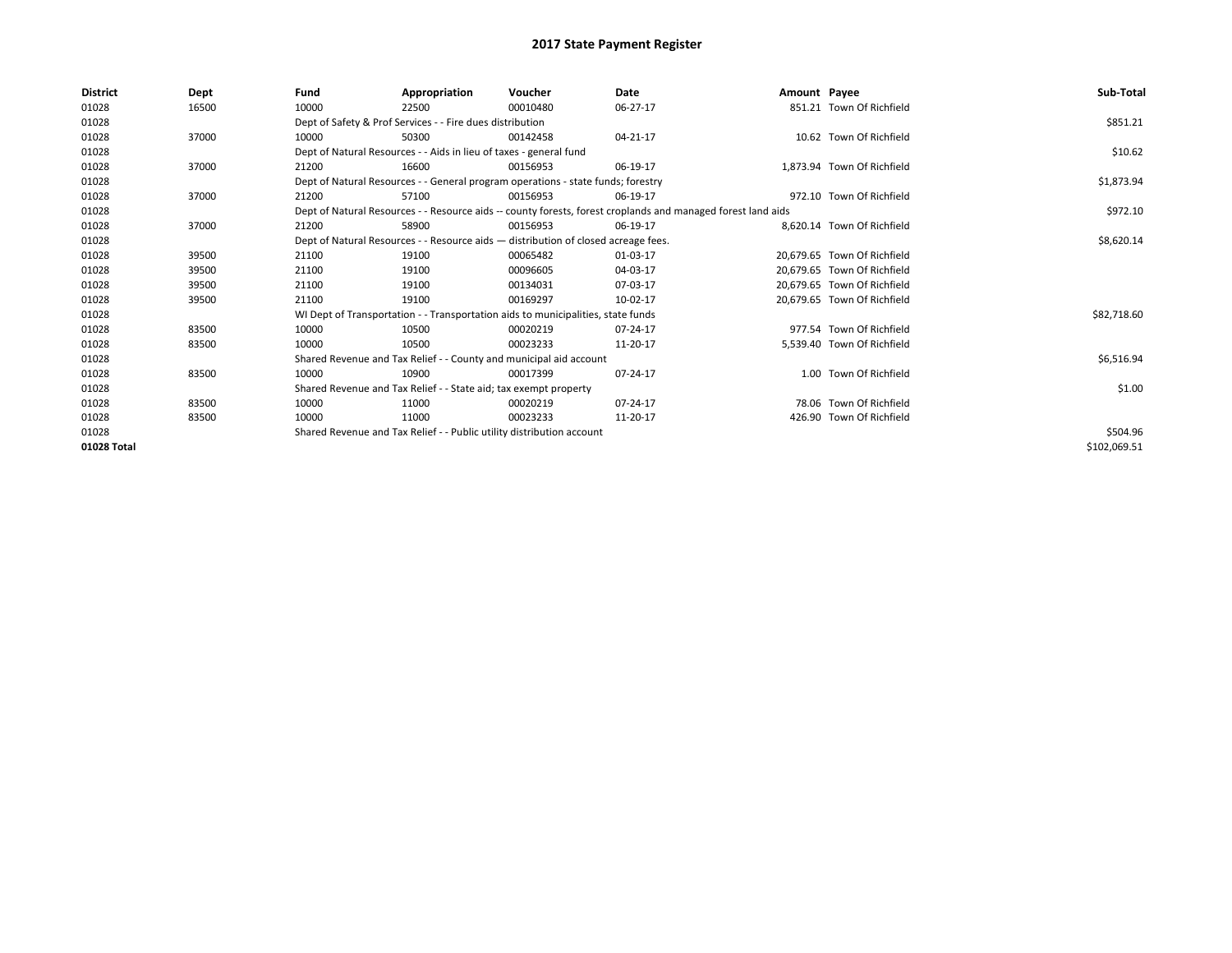| <b>District</b> | Dept           | Fund  | Appropriation                                                         | Voucher                                                                                      | Date                                                                                                         | Amount Payee |                                                  | Sub-Total    |
|-----------------|----------------|-------|-----------------------------------------------------------------------|----------------------------------------------------------------------------------------------|--------------------------------------------------------------------------------------------------------------|--------------|--------------------------------------------------|--------------|
| 01030           | 16500          | 10000 | 22500                                                                 | 00010481                                                                                     | 06-26-17                                                                                                     |              | 20,688.32 Town Of Rome                           |              |
| 01030           |                |       | Dept of Safety & Prof Services - - Fire dues distribution             |                                                                                              |                                                                                                              |              |                                                  | \$20,688.32  |
| 01030           | 37000          | 10000 | 50300                                                                 | 00142517                                                                                     | 04-21-17                                                                                                     |              | 177.60 Town Of Rome                              |              |
| 01030           |                |       | Dept of Natural Resources - - Aids in lieu of taxes - general fund    |                                                                                              |                                                                                                              |              |                                                  | \$177.60     |
| 01030           | 37000          | 21200 | 16600                                                                 | 00156954                                                                                     | 06-19-17                                                                                                     |              | 2,465.07 Town Of Rome                            |              |
| 01030           |                |       |                                                                       | Dept of Natural Resources - - General program operations - state funds; forestry             |                                                                                                              |              |                                                  | \$2,465.07   |
| 01030           | 37000          | 21200 | 38100                                                                 | 00134387                                                                                     | 03-24-17                                                                                                     |              | 1,907.56 Town Of Rome                            |              |
| 01030           |                |       |                                                                       | Dept of Natural Resources - - General program operations--federal funds                      |                                                                                                              |              |                                                  | \$1,907.56   |
| 01030           | 37000          | 21200 | 54700                                                                 | 00175119                                                                                     | 08-21-17                                                                                                     |              | 9,000.00 Town Of Rome                            |              |
| 01030           |                |       |                                                                       | Dept of Natural Resources - - Recreation aids- utility terrain vehicle project aids          |                                                                                                              |              |                                                  | \$9,000.00   |
| 01030           | 37000          | 21200 | 55000                                                                 | 00134387                                                                                     | 03-24-17                                                                                                     |              | 6,609.69 Town Of Rome                            |              |
| 01030           |                |       |                                                                       | Dept of Natural Resources - - Enforcement aids -- boating enforcement                        |                                                                                                              |              |                                                  | \$6,609.69   |
| 01030           | 37000          | 21200 | 57100                                                                 | 00156954                                                                                     | 06-19-17                                                                                                     |              | 3,119.01 Town Of Rome                            |              |
| 01030           |                |       |                                                                       |                                                                                              | Dept of Natural Resources - - Resource aids -- county forests, forest croplands and managed forest land aids |              |                                                  | \$3,119.01   |
| 01030           | 37000          | 21200 | 57600                                                                 | 00195977                                                                                     | 11-17-17                                                                                                     |              | 52,413.89 Town Of Rome                           |              |
| 01030           | 37000          | 21200 | 57600                                                                 | 00202609                                                                                     | 12-20-17                                                                                                     |              | 1,410.00 Town Of Rome                            |              |
| 01030           |                |       |                                                                       |                                                                                              | Dept of Natural Resources - - Recreation aids - all-terrain vehicle project aids; gas tax payment            |              |                                                  | \$53,823.89  |
| 01030           | 37000          | 21200 | 57700                                                                 | 00151071                                                                                     | 05-18-17                                                                                                     |              | 128,070.00 Town Of Rome                          |              |
| 01030           | 37000          | 21200 | 57700                                                                 | 00197621                                                                                     | 11-27-17                                                                                                     |              | 42,690.00 Town Of Rome                           |              |
| 01030           | 37000          | 21200 | 57700                                                                 | 00197622                                                                                     | 11-27-17                                                                                                     |              | 156,700.00 Town Of Rome                          |              |
| 01030           |                |       |                                                                       | Dept of Natural Resources - - Recreation aids -- all-terrain vehicle project aids            |                                                                                                              |              |                                                  | \$327,460.00 |
| 01030           | 37000          | 21200 | 57900                                                                 | 00142518                                                                                     | $04 - 21 - 17$                                                                                               |              | 142.48 Town Of Rome                              |              |
| 01030           |                |       | Dept of Natural Resources - - Aids in lieu of taxes - sum sufficient  |                                                                                              |                                                                                                              |              |                                                  | \$142.48     |
| 01030           | 37000          | 21200 | 58900                                                                 | 00156954                                                                                     | 06-19-17                                                                                                     |              | 11,339.34 Town Of Rome                           |              |
| 01030           |                |       |                                                                       | Dept of Natural Resources - - Resource aids - distribution of closed acreage fees.           |                                                                                                              |              |                                                  | \$11,339.34  |
| 01030           | 37000          | 36300 | TA170                                                                 | 00151099                                                                                     | 05-18-17                                                                                                     |              | 75,417.00 Town Of Rome                           |              |
| 01030           |                |       | Dept of Natural Resources - - PROP DEVELP PROJECTS                    |                                                                                              |                                                                                                              |              |                                                  | \$75,417.00  |
| 01030           | 39500          | 21100 | 18500                                                                 | 00125794                                                                                     | 06-14-17                                                                                                     |              | 4,000.00 Town Of Rome                            |              |
| 01030           | 39500          | 21100 | 18500                                                                 | 00136137                                                                                     | 06-29-17                                                                                                     |              | 1,000.00 Town Of Rome                            |              |
| 01030           |                |       |                                                                       | WI Dept of Transportation - - Highway safety, local assistance, federal funds                |                                                                                                              |              |                                                  | \$5,000.00   |
|                 |                | 21100 | 19100                                                                 | 00065483                                                                                     | 01-03-17                                                                                                     |              |                                                  |              |
| 01030<br>01030  | 39500          | 21100 | 19100                                                                 | 00096606                                                                                     |                                                                                                              |              | 82,233.69 Town Of Rome<br>82,233.69 Town Of Rome |              |
| 01030           | 39500<br>39500 | 21100 | 19100                                                                 | 00134032                                                                                     | 04-03-17<br>07-03-17                                                                                         |              | 82,233.69 Town Of Rome                           |              |
|                 |                |       |                                                                       |                                                                                              |                                                                                                              |              |                                                  |              |
| 01030           | 39500          | 21100 | 19100                                                                 | 00169298                                                                                     | 10-02-17                                                                                                     |              | 82,233.69 Town Of Rome                           |              |
| 01030           |                | 21100 | 27800                                                                 | WI Dept of Transportation - - Transportation aids to municipalities, state funds<br>00200209 |                                                                                                              |              |                                                  | \$328,934.76 |
| 01030           | 39500          |       |                                                                       |                                                                                              | 12-11-17                                                                                                     |              | 34,913.00 Town Of Rome                           |              |
| 01030           |                |       |                                                                       | WI Dept of Transportation - - Local roads improvement program, state funds                   |                                                                                                              |              |                                                  | \$34,913.00  |
| 01030           | 45500          | 10000 | 23100                                                                 | 00021610                                                                                     | 01-03-17                                                                                                     |              | 480.00 Town Of Rome                              |              |
| 01030           | 45500          | 10000 | 23100                                                                 | 00039598                                                                                     | 12-22-17                                                                                                     |              | 960.00 Town Of Rome                              |              |
| 01030           |                |       |                                                                       | Department of Justice - - Law enforcement training fund, local assistance                    |                                                                                                              |              |                                                  | \$1,440.00   |
| 01030           | 83500          | 10000 | 10500                                                                 | 00020220                                                                                     | 07-24-17                                                                                                     |              | 5,569.08 Town Of Rome                            |              |
| 01030           | 83500          | 10000 | 10500                                                                 | 00023234                                                                                     | 11-20-17                                                                                                     |              | 31,558.12 Town Of Rome                           |              |
| 01030           |                |       |                                                                       | Shared Revenue and Tax Relief - - County and municipal aid account                           |                                                                                                              |              |                                                  | \$37,127.20  |
| 01030           | 83500          | 10000 | 10900                                                                 | 00017400                                                                                     | 07-24-17                                                                                                     |              | 442.00 Town Of Rome                              |              |
| 01030           |                |       | Shared Revenue and Tax Relief - - State aid; tax exempt property      |                                                                                              |                                                                                                              |              |                                                  | \$442.00     |
| 01030           | 83500          | 10000 | 11000                                                                 | 00020220                                                                                     | 07-24-17                                                                                                     |              | 250.72 Town Of Rome                              |              |
| 01030           | 83500          | 10000 | 11000                                                                 | 00023234                                                                                     | 11-20-17                                                                                                     |              | 4,182.12 Town Of Rome                            |              |
| 01030           |                |       | Shared Revenue and Tax Relief - - Public utility distribution account |                                                                                              |                                                                                                              |              |                                                  | \$4,432.84   |
| 01030 Total     |                |       |                                                                       |                                                                                              |                                                                                                              |              |                                                  | \$924,439.76 |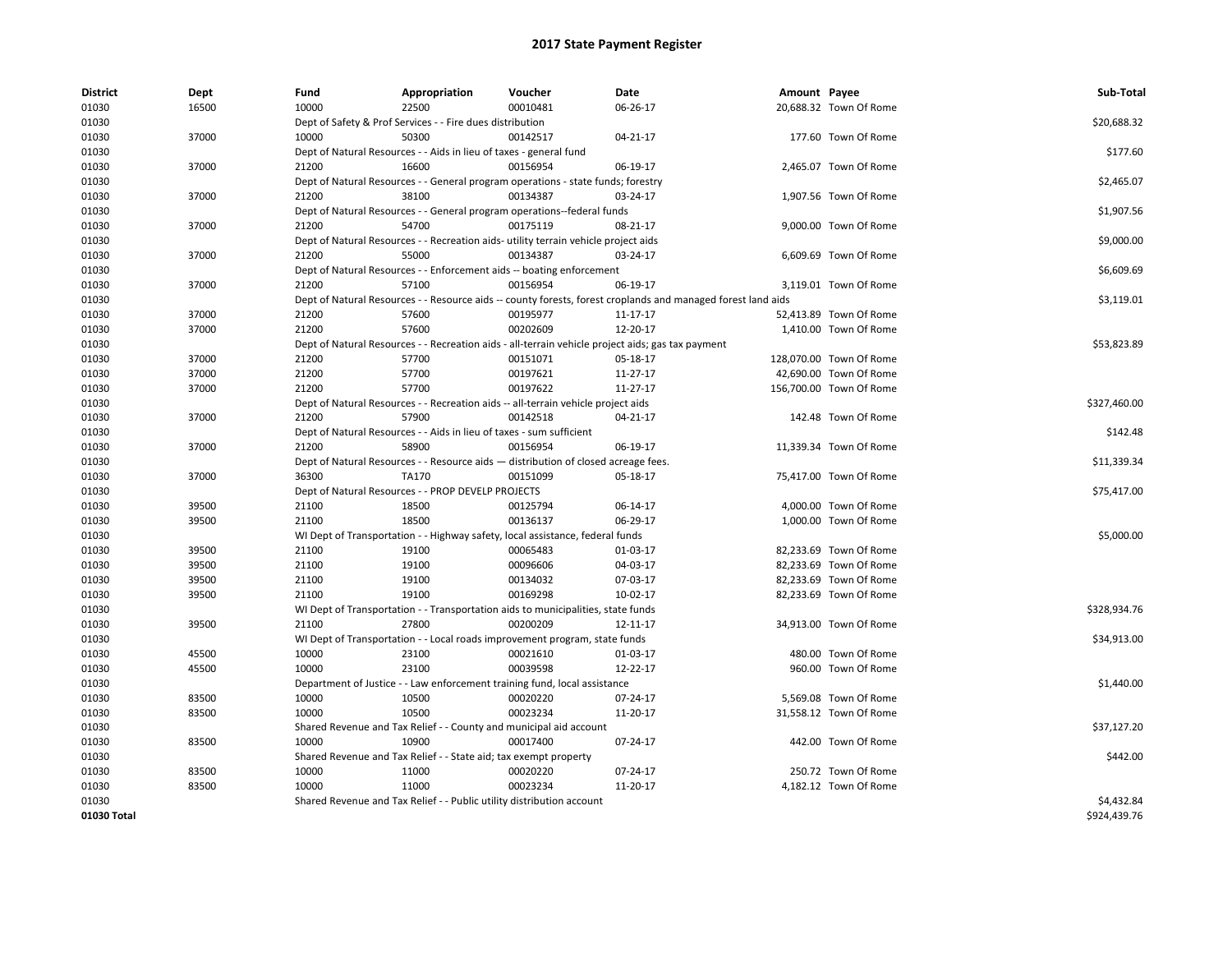| <b>District</b> | Dept  | Fund                                                                                                         | Appropriation                                                                      | Voucher    | Date        | Amount Payee |                               | Sub-Total    |
|-----------------|-------|--------------------------------------------------------------------------------------------------------------|------------------------------------------------------------------------------------|------------|-------------|--------------|-------------------------------|--------------|
| 01032           | 16500 | 10000                                                                                                        | 22500                                                                              | 00010482   | 06-26-17    |              | 3,734.90 Town Of Springville  |              |
| 01032           |       |                                                                                                              | Dept of Safety & Prof Services - - Fire dues distribution                          |            |             |              |                               | \$3,734.90   |
| 01032           | 37000 | 21200                                                                                                        | 16600                                                                              | 00156955   | 06-19-17    |              | 2,179.81 Town Of Springville  |              |
| 01032           |       | Dept of Natural Resources - - General program operations - state funds; forestry                             |                                                                                    | \$2,179.81 |             |              |                               |              |
| 01032           | 37000 | 21200                                                                                                        | 57100                                                                              | 00156955   | 06-19-17    |              | 1,136.60 Town Of Springville  |              |
| 01032           |       | Dept of Natural Resources - - Resource aids -- county forests, forest croplands and managed forest land aids |                                                                                    | \$1,136.60 |             |              |                               |              |
| 01032           | 37000 | 21200                                                                                                        | 58900                                                                              | 00156955   | 06-19-17    |              | 10,027.13 Town Of Springville |              |
| 01032           |       |                                                                                                              | Dept of Natural Resources - - Resource aids - distribution of closed acreage fees. |            | \$10,027.13 |              |                               |              |
| 01032           | 39500 | 21100                                                                                                        | 19100                                                                              | 00065484   | 01-03-17    |              | 39,872.71 Town Of Springville |              |
| 01032           | 39500 | 21100                                                                                                        | 19100                                                                              | 00096607   | 04-03-17    |              | 39,872.71 Town Of Springville |              |
| 01032           | 39500 | 21100                                                                                                        | 19100                                                                              | 00134033   | 07-03-17    |              | 39,872.71 Town Of Springville |              |
| 01032           | 39500 | 21100                                                                                                        | 19100                                                                              | 00169299   | 10-02-17    |              | 39,872.73 Town Of Springville |              |
| 01032           |       |                                                                                                              | WI Dept of Transportation - - Transportation aids to municipalities, state funds   |            |             |              |                               | \$159,490.86 |
| 01032           | 83500 | 10000                                                                                                        | 10500                                                                              | 00020221   | 07-24-17    |              | 1,714.91 Town Of Springville  |              |
| 01032           | 83500 | 10000                                                                                                        | 10500                                                                              | 00023235   | 11-20-17    |              | 9,717.85 Town Of Springville  |              |
| 01032           |       |                                                                                                              | Shared Revenue and Tax Relief - - County and municipal aid account                 |            |             |              |                               | \$11,432.76  |
| 01032           | 83500 | 10000                                                                                                        | 10900                                                                              | 00017401   | 07-24-17    |              | 19.00 Town Of Springville     |              |
| 01032           |       |                                                                                                              | Shared Revenue and Tax Relief - - State aid; tax exempt property                   |            |             |              |                               | \$19.00      |
| 01032           | 83500 | 10000                                                                                                        | 11000                                                                              | 00020221   | 07-24-17    |              | 43.71 Town Of Springville     |              |
| 01032           | 83500 | 10000                                                                                                        | 11000                                                                              | 00023235   | 11-20-17    |              | 235.16 Town Of Springville    |              |
| 01032           |       |                                                                                                              | Shared Revenue and Tax Relief - - Public utility distribution account              |            |             |              |                               | \$278.87     |
| 01032 Total     |       |                                                                                                              |                                                                                    |            |             |              |                               | \$188,299.93 |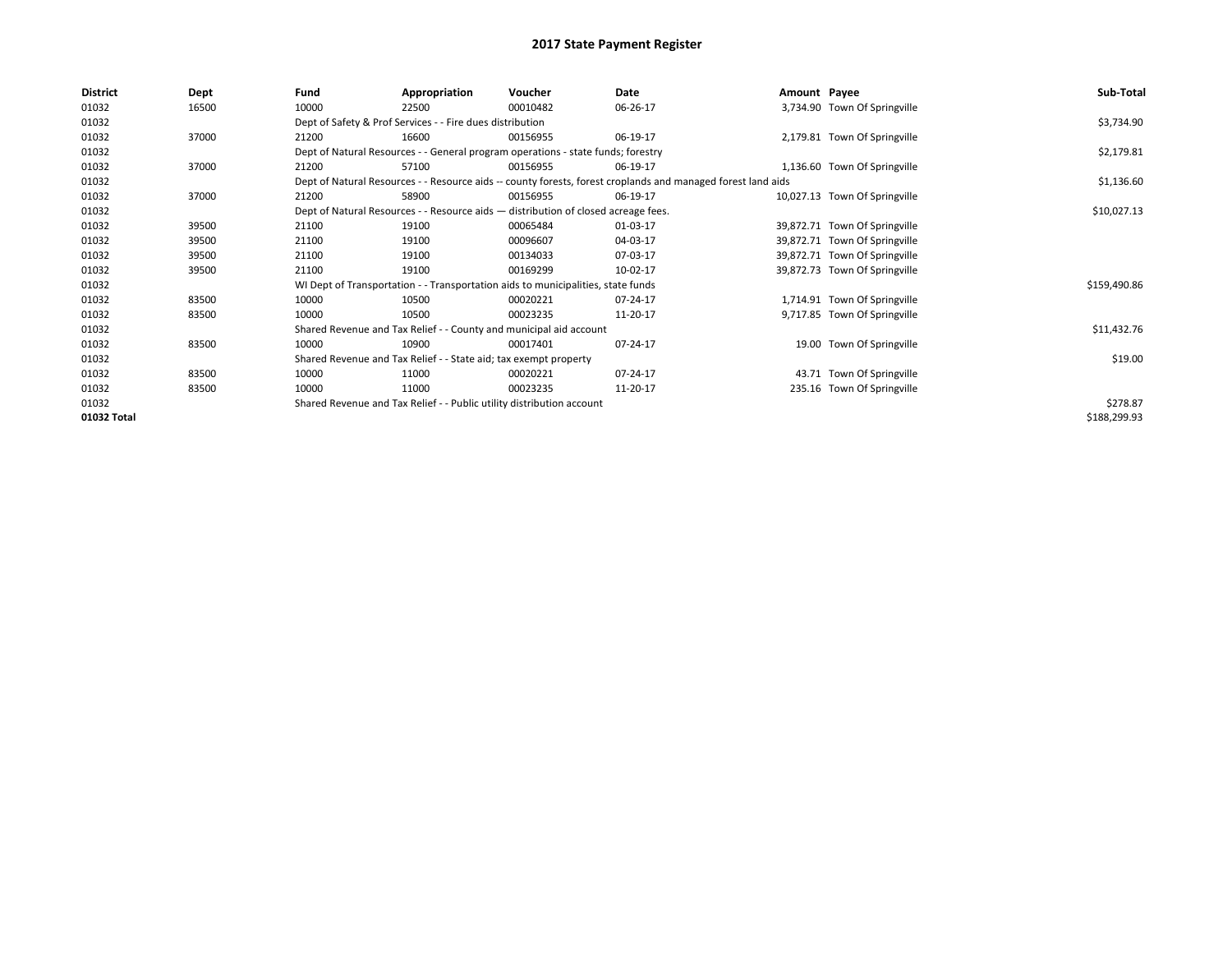| <b>District</b> | Dept  | Fund                                                                                                         | Appropriation                                                                      | Voucher  | Date     | Amount Payee |                                   | Sub-Total    |
|-----------------|-------|--------------------------------------------------------------------------------------------------------------|------------------------------------------------------------------------------------|----------|----------|--------------|-----------------------------------|--------------|
| 01034           | 16500 | 10000                                                                                                        | 22500                                                                              | 00010483 | 06-26-17 |              | 6,907.12 Town Of Strongs Prairie  |              |
| 01034           |       |                                                                                                              | Dept of Safety & Prof Services - - Fire dues distribution                          |          |          |              |                                   | \$6,907.12   |
| 01034           | 37000 | 21200                                                                                                        | 16600                                                                              | 00156956 | 06-19-17 |              | 1,722.83 Town Of Strongs Prairie  |              |
| 01034           |       |                                                                                                              | Dept of Natural Resources - - General program operations - state funds; forestry   |          |          |              |                                   | \$1,722.83   |
| 01034           | 37000 | 21200                                                                                                        | 57100                                                                              | 00156956 | 06-19-17 |              | 788.51 Town Of Strongs Prairie    |              |
| 01034           |       | Dept of Natural Resources - - Resource aids -- county forests, forest croplands and managed forest land aids |                                                                                    | \$788.51 |          |              |                                   |              |
| 01034           | 37000 | 21200                                                                                                        | 58900                                                                              | 00156956 | 06-19-17 |              | 7,925.03 Town Of Strongs Prairie  |              |
| 01034           |       |                                                                                                              | Dept of Natural Resources - - Resource aids - distribution of closed acreage fees. |          |          |              |                                   | \$7,925.03   |
| 01034           | 39500 | 21100                                                                                                        | 19100                                                                              | 00065485 | 01-03-17 |              | 49,930.35 Town Of Strongs Prairie |              |
| 01034           | 39500 | 21100                                                                                                        | 19100                                                                              | 00096608 | 04-03-17 |              | 49,930.35 Town Of Strongs Prairie |              |
| 01034           | 39500 | 21100                                                                                                        | 19100                                                                              | 00134034 | 07-03-17 |              | 49,930.35 Town Of Strongs Prairie |              |
| 01034           | 39500 | 21100                                                                                                        | 19100                                                                              | 00169300 | 10-02-17 |              | 49,930.35 Town Of Strongs Prairie |              |
| 01034           |       |                                                                                                              | WI Dept of Transportation - - Transportation aids to municipalities, state funds   |          |          |              |                                   | \$199,721.40 |
| 01034           | 83500 | 10000                                                                                                        | 10500                                                                              | 00020222 | 07-24-17 |              | 383.06 Town Of Strongs Prairie    |              |
| 01034           | 83500 | 10000                                                                                                        | 10500                                                                              | 00023236 | 11-20-17 |              | 12,625.69 Town Of Strongs Prairie |              |
| 01034           |       |                                                                                                              | Shared Revenue and Tax Relief - - County and municipal aid account                 |          |          |              |                                   | \$13,008.75  |
| 01034           | 83500 | 10000                                                                                                        | 10900                                                                              | 00017402 | 07-24-17 |              | 37.00 Town Of Strongs Prairie     |              |
| 01034           |       |                                                                                                              | Shared Revenue and Tax Relief - - State aid; tax exempt property                   |          |          |              |                                   | \$37.00      |
| 01034           | 83500 | 10000                                                                                                        | 11000                                                                              | 00020222 | 07-24-17 |              | 462.09 Town Of Strongs Prairie    |              |
| 01034           | 83500 | 10000                                                                                                        | 11000                                                                              | 00023236 | 11-20-17 |              | 8,426.11 Town Of Strongs Prairie  |              |
| 01034           |       |                                                                                                              | Shared Revenue and Tax Relief - - Public utility distribution account              |          |          |              |                                   | \$8,888.20   |
| 01034 Total     |       |                                                                                                              |                                                                                    |          |          |              |                                   | \$238,998.84 |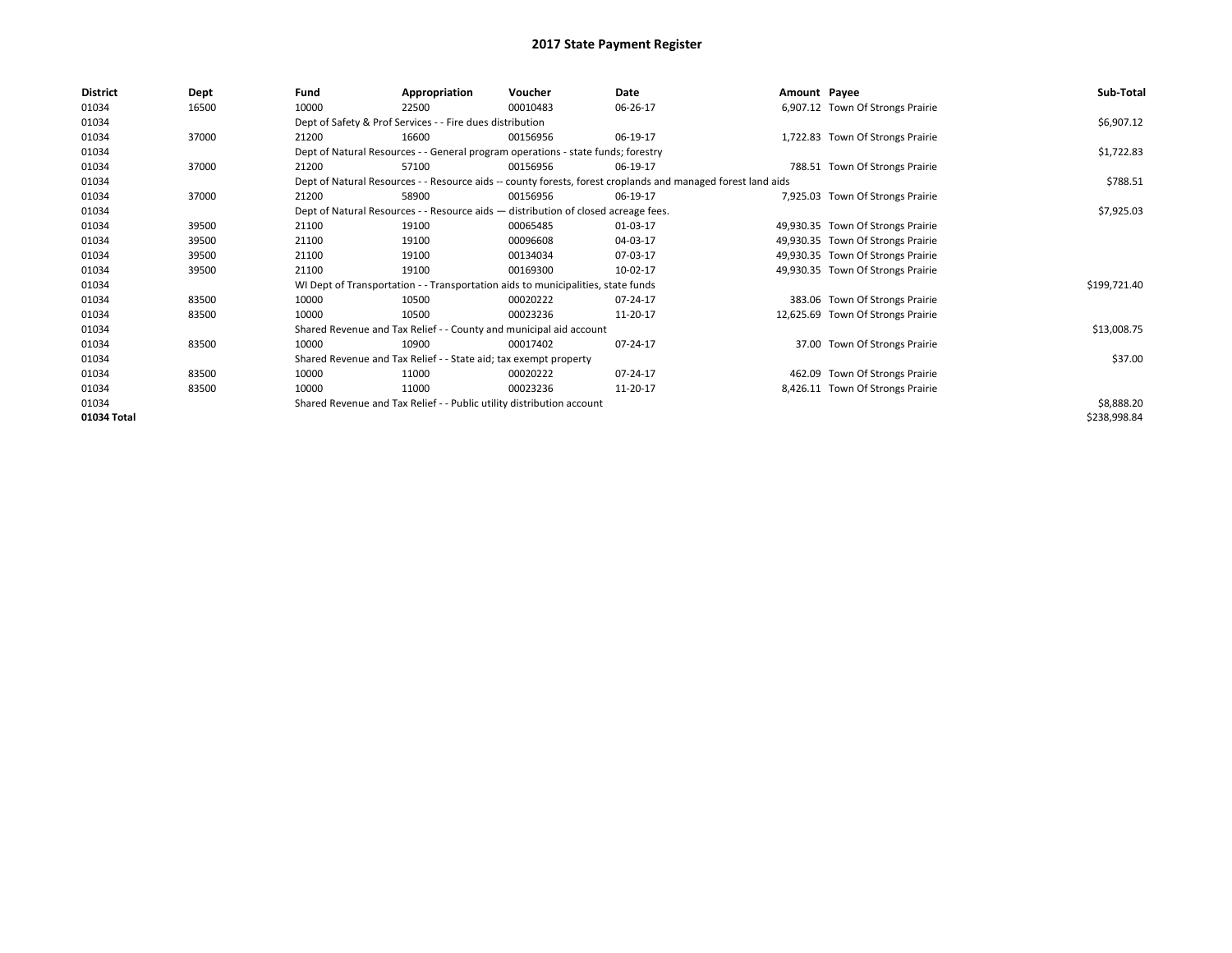| <b>District</b> | Dept  | Fund                                                                  | Appropriation                                                                                                | Voucher                                                                            | Date     | Amount Payee |                                  | Sub-Total    |  |  |
|-----------------|-------|-----------------------------------------------------------------------|--------------------------------------------------------------------------------------------------------------|------------------------------------------------------------------------------------|----------|--------------|----------------------------------|--------------|--|--|
| 01126           | 16500 | 10000                                                                 | 22500                                                                                                        | 00010484                                                                           | 06-26-17 |              | 1,160.14 Village Of Friendship   |              |  |  |
| 01126           |       |                                                                       | Dept of Safety & Prof Services - - Fire dues distribution                                                    |                                                                                    |          |              |                                  | \$1,160.14   |  |  |
| 01126           | 37000 | 21200                                                                 | 16600                                                                                                        | 00156957                                                                           | 06-19-17 |              | 9.61 Village Of Friendship       |              |  |  |
| 01126           |       |                                                                       |                                                                                                              | Dept of Natural Resources - - General program operations - state funds; forestry   |          |              |                                  | \$9.61       |  |  |
| 01126           | 37000 | 21200                                                                 | 57100                                                                                                        | 00156957                                                                           | 06-19-17 |              | 4.40 Village Of Friendship       |              |  |  |
| 01126           |       |                                                                       | Dept of Natural Resources - - Resource aids -- county forests, forest croplands and managed forest land aids |                                                                                    |          |              |                                  |              |  |  |
| 01126           | 37000 | 21200                                                                 | 58900                                                                                                        | 00156957                                                                           | 06-19-17 |              | 44.22 Village Of Friendship      |              |  |  |
| 01126           |       |                                                                       |                                                                                                              | Dept of Natural Resources - - Resource aids - distribution of closed acreage fees. |          |              |                                  | \$44.22      |  |  |
| 01126           | 39500 | 21100                                                                 | 19100                                                                                                        | 00065486                                                                           | 01-03-17 |              | 5,433.40 Village Of Friendship   |              |  |  |
| 01126           | 39500 | 21100                                                                 | 19100                                                                                                        | 00096609                                                                           | 04-03-17 |              | 5,433.40 Village Of Friendship   |              |  |  |
| 01126           | 39500 | 21100                                                                 | 19100                                                                                                        | 00134035                                                                           | 07-03-17 |              | 5,433.40 Village Of Friendship   |              |  |  |
| 01126           | 39500 | 21100                                                                 | 19100                                                                                                        | 00169301                                                                           | 10-02-17 |              | 5,433.41 Village Of Friendship   |              |  |  |
| 01126           |       |                                                                       |                                                                                                              | WI Dept of Transportation - - Transportation aids to municipalities, state funds   |          |              |                                  | \$21,733.61  |  |  |
| 01126           | 39500 | 21100                                                                 | 27800                                                                                                        | 00159458                                                                           | 08-29-17 |              | 8,925.00 Village Of Friendship   |              |  |  |
| 01126           |       |                                                                       |                                                                                                              | WI Dept of Transportation - - Local roads improvement program, state funds         |          |              |                                  | \$8,925.00   |  |  |
| 01126           | 83500 | 10000                                                                 | 10500                                                                                                        | 00020223                                                                           | 07-24-17 |              | 23,695.95 Village Of Friendship  |              |  |  |
| 01126           | 83500 | 10000                                                                 | 10500                                                                                                        | 00023237                                                                           | 11-20-17 |              | 134,277.06 Village Of Friendship |              |  |  |
| 01126           |       |                                                                       | Shared Revenue and Tax Relief - - County and municipal aid account                                           |                                                                                    |          |              |                                  | \$157,973.01 |  |  |
| 01126           | 83500 | 10000                                                                 | 10900                                                                                                        | 00017403                                                                           | 07-24-17 |              | 589.00 Village Of Friendship     |              |  |  |
| 01126           | 83500 | 10000                                                                 | 10900                                                                                                        | 00019654                                                                           | 07-24-17 |              | 9.00 Village Of Friendship       |              |  |  |
| 01126           |       |                                                                       | Shared Revenue and Tax Relief - - State aid; tax exempt property                                             |                                                                                    |          |              |                                  | \$598.00     |  |  |
| 01126           | 83500 | 10000                                                                 | 11000                                                                                                        | 00020223                                                                           | 07-24-17 |              | 1,528.22 Village Of Friendship   |              |  |  |
| 01126           | 83500 | 10000                                                                 | 11000                                                                                                        | 00023237                                                                           | 11-20-17 |              | 9,197.08 Village Of Friendship   |              |  |  |
| 01126           |       | Shared Revenue and Tax Relief - - Public utility distribution account |                                                                                                              | \$10,725.30                                                                        |          |              |                                  |              |  |  |
| 01126 Total     |       |                                                                       |                                                                                                              |                                                                                    |          |              |                                  | \$201,173.29 |  |  |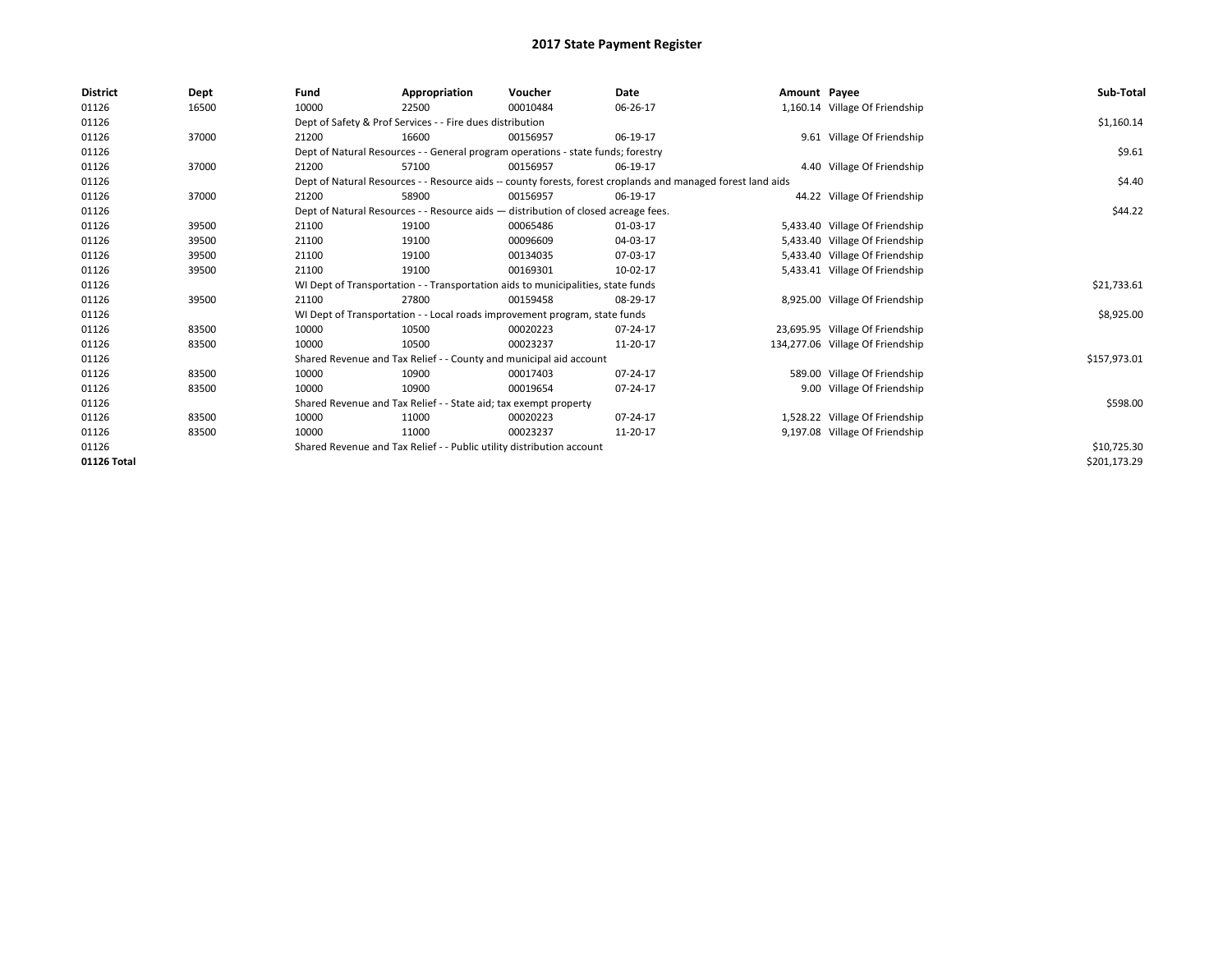| <b>District</b> | Dept  | Fund  | Appropriation                                                                           | Voucher  | Date                                                                                                         | Amount Payee |                          | Sub-Total    |
|-----------------|-------|-------|-----------------------------------------------------------------------------------------|----------|--------------------------------------------------------------------------------------------------------------|--------------|--------------------------|--------------|
| 01201           | 16500 | 10000 | 22500                                                                                   | 00010485 | 06-26-17                                                                                                     |              | 3,632.22 City Of Adams   |              |
| 01201           |       |       | Dept of Safety & Prof Services - - Fire dues distribution                               |          |                                                                                                              |              |                          | \$3,632.22   |
| 01201           | 37000 | 21200 | 16600                                                                                   | 00156958 | 06-19-17                                                                                                     |              | 61.45 City Of Adams      |              |
| 01201           |       |       | Dept of Natural Resources - - General program operations - state funds; forestry        |          |                                                                                                              |              |                          | \$61.45      |
| 01201           | 37000 | 21200 | 57100                                                                                   | 00156958 | 06-19-17                                                                                                     |              | 28.12 City Of Adams      |              |
| 01201           |       |       |                                                                                         |          | Dept of Natural Resources - - Resource aids -- county forests, forest croplands and managed forest land aids |              |                          | \$28.12      |
| 01201           | 37000 | 21200 | 57900                                                                                   | 00143288 | 04-21-17                                                                                                     |              | 7.02 City Of Adams       |              |
| 01201           |       |       | Dept of Natural Resources - - Aids in lieu of taxes - sum sufficient                    |          |                                                                                                              |              |                          | \$7.02       |
| 01201           | 37000 | 21200 | 58900                                                                                   | 00156958 | 06-19-17                                                                                                     |              | 282.66 City Of Adams     |              |
| 01201           |       |       | Dept of Natural Resources - - Resource aids - distribution of closed acreage fees.      |          |                                                                                                              |              |                          | \$282.66     |
| 01201           | 37000 | 27400 | 67000                                                                                   | 00154678 | 06-01-17                                                                                                     |              | 6,444.41 City Of Adams   |              |
| 01201           |       |       | Dept of Natural Resources - - Financial assistance for responsible units                |          |                                                                                                              |              |                          | \$6,444.41   |
| 01201           | 39500 | 21100 | 18500                                                                                   | 00087359 | 02-21-17                                                                                                     |              | 4,000.00 City Of Adams   |              |
| 01201           | 39500 | 21100 | 18500                                                                                   | 00089540 | 02-28-17                                                                                                     |              | 2,500.00 City Of Adams   |              |
| 01201           |       |       | WI Dept of Transportation - - Highway safety, local assistance, federal funds           |          |                                                                                                              |              |                          | \$6,500.00   |
| 01201           | 39500 | 21100 | 19100                                                                                   | 00065487 | 01-03-17                                                                                                     |              | 26,958.18 City Of Adams  |              |
| 01201           | 39500 | 21100 | 19100                                                                                   | 00096610 | 04-03-17                                                                                                     |              | 26,958.18 City Of Adams  |              |
| 01201           | 39500 | 21100 | 19100                                                                                   | 00134036 | 07-03-17                                                                                                     |              | 26,958.18 City Of Adams  |              |
| 01201           | 39500 | 21100 | 19100                                                                                   | 00169302 | 10-02-17                                                                                                     |              | 26,958.20 City Of Adams  |              |
| 01201           |       |       | WI Dept of Transportation - - Transportation aids to municipalities, state funds        |          |                                                                                                              |              |                          | \$107,832.74 |
| 01201           | 45500 | 10000 | 23100                                                                                   | 00038444 | 12-06-17                                                                                                     |              | 960.00 City Of Adams     |              |
| 01201           |       |       | Department of Justice - - Law enforcement training fund, local assistance               |          |                                                                                                              |              |                          | \$960.00     |
| 01201           | 46500 | 27200 | 36500                                                                                   | 00033539 | 10-25-17                                                                                                     |              | 11,914.70 City Of Adams  |              |
| 01201           |       |       | Department of Military Affairs - - State disaster assistance; petroleum inspection fund |          |                                                                                                              |              |                          | \$11,914.70  |
| 01201           | 83500 | 10000 | 10100                                                                                   | 00020224 | 07-24-17                                                                                                     |              | 664.50 City Of Adams     |              |
| 01201           |       |       | Shared Revenue and Tax Relief - - Expenditure restraint program account                 |          |                                                                                                              |              |                          | \$664.50     |
| 01201           | 83500 | 10000 | 10500                                                                                   | 00020224 | 07-24-17                                                                                                     |              | 91,024.28 City Of Adams  |              |
| 01201           | 83500 | 10000 | 10500                                                                                   | 00023238 | 11-20-17                                                                                                     |              | 515,801.27 City Of Adams |              |
| 01201           |       |       | Shared Revenue and Tax Relief - - County and municipal aid account                      |          |                                                                                                              |              |                          | \$606,825.55 |
| 01201           | 83500 | 10000 | 10900                                                                                   | 00017404 | 07-24-17                                                                                                     |              | 427.00 City Of Adams     |              |
| 01201           | 83500 | 10000 | 10900                                                                                   | 00019655 | 07-24-17                                                                                                     |              | 6,829.00 City Of Adams   |              |
| 01201           |       |       | Shared Revenue and Tax Relief - - State aid; tax exempt property                        |          |                                                                                                              |              |                          | \$7,256.00   |
| 01201           | 83500 | 10000 | 11000                                                                                   | 00020224 | 07-24-17                                                                                                     |              | 2.97 City Of Adams       |              |
| 01201           |       |       | Shared Revenue and Tax Relief - - Public utility distribution account                   |          |                                                                                                              |              |                          | \$2.97       |
| 01201           | 83500 | 10000 | 50100                                                                                   | 00015148 | 01-31-17                                                                                                     |              | 1,482.97 City Of Adams   |              |
| 01201           |       |       | Shared Revenue and Tax Relief - - Payments for municipal services                       |          |                                                                                                              |              |                          | \$1,482.97   |
| 01201 Total     |       |       |                                                                                         |          |                                                                                                              |              |                          | \$753.895.31 |